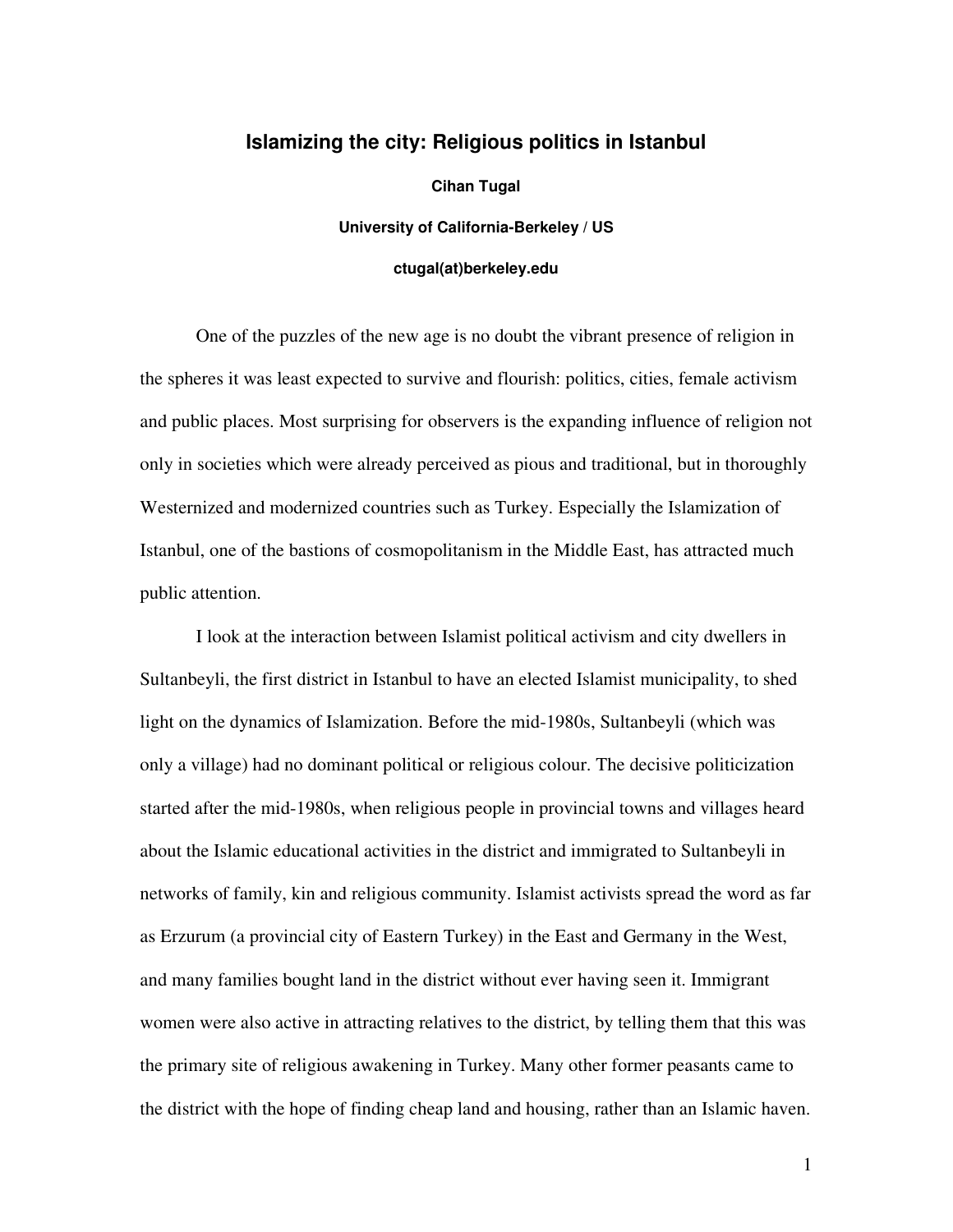However, due to their interactions with the other, religiously dedicated immigrants and the control of the Islamists in the making of the district, many of these immigrants also became voters of the Islamist party in the process.

A peripheral village of Istanbul thus gradually turned into a large urban district with a distinctly Islamic colour as a result of interactions between the Islamists and the rural immigrants. One of the high officials in the municipality of Sultanbeyli, who has been quite influential in the establishment of the district and the victory of the Islamist party, lucidly expressed the resulting urban Islamic identity:

Sultanbeyli is an outcry [*çı*ğ*lık*]. Not everything is perfect, but we have been successful. Fifteen years is not a short period of time. If prostitution, adultery, and alcohol have not entered the district for so many years, that means there is something [Islamic] here. Our [Quran] schools have raised students who ranked second and third in worldwide competitions. Sultanbeyli was a seed. It has been crushed and thrown into the soil. Its fruits are now all over the world.

The establishment of such an Islamic urban identity in Istanbul through political work as well as active immigrant participation (implied here by the ambiguous 'we', which might be referring both to the Islamist leaders and the rural-to-urban immigrant followers) requires us to look closely at both Islamism and the immigrants, rather than assuming that immigrants adhere to Islam mindlessly or that they build their own worlds autonomously. It is only through such a double focus that the seemingly opaque protest voiced by this municipal official (why would building an Islamic urban district be an 'outcry', and against whom?) can be properly understood.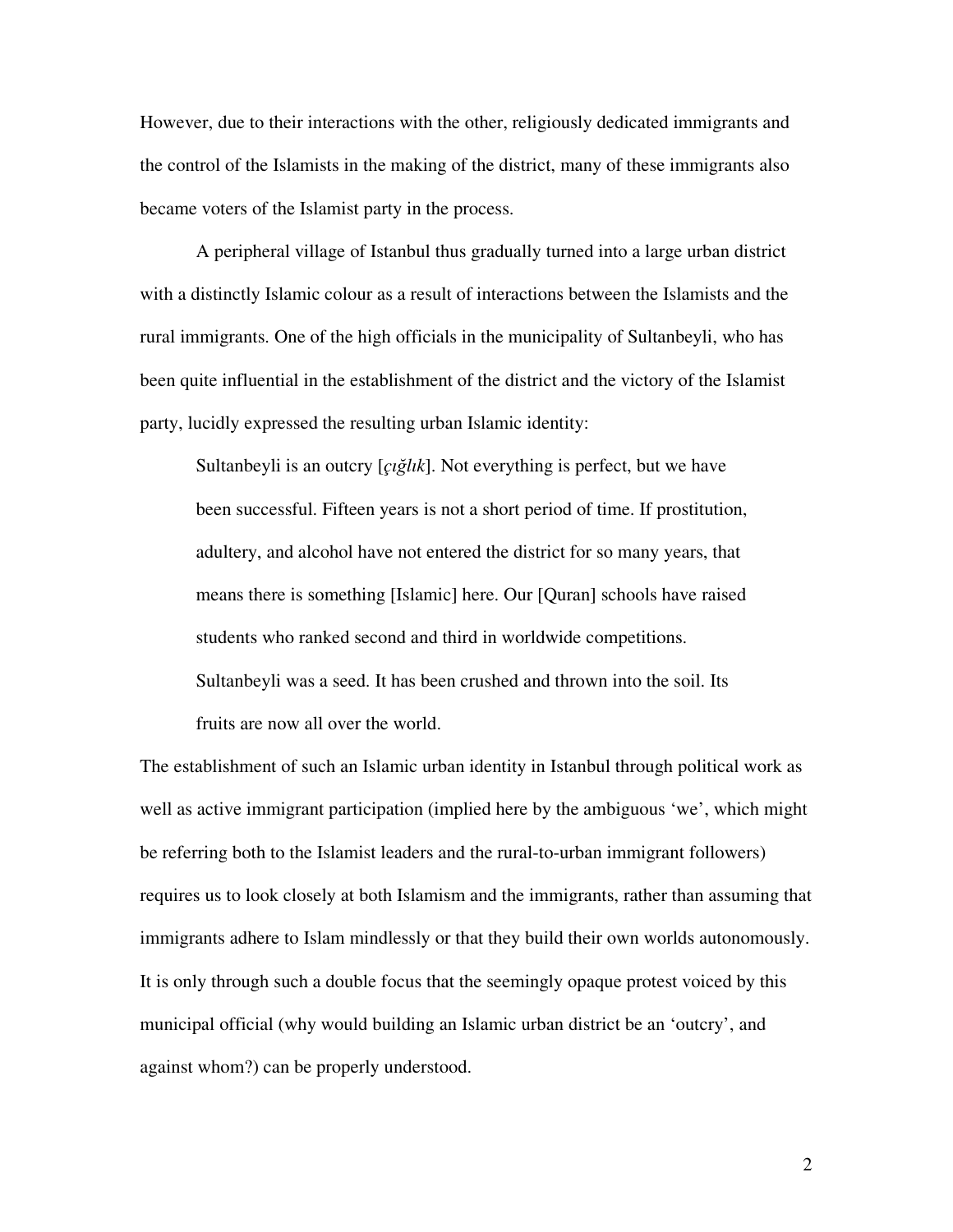Islamism emerged as a viable political option in the 1970s with the establishment of the Islamist party (named the Virtue Party during the time of my research).<sup>1</sup> Islamists differentiated themselves from the anti-religious 'centre-left' (especially the Republican People's Party) – which is the political line of secularist bureaucrats, intellectuals and professionals in Turkey, rather than the organized working classes – by emphasizing Islam and local culture. Its main difference from the centre-right, on the other hand, was calling for an Islamic state and economy that would allegedly serve the interests of the majority, whereas the centre-right only used Islam to legitimize the modern state and its control by big business. After the 1980s, urban politics was mostly dominated by the struggle between the centre-left and Islamism. Islamists held most key urban municipalities by the end of the 1990s.

## **Islamism and the city**

 $\overline{a}$ 

Modernization theorists have interpreted Islamism as a fundamentalist response to the anomie fostered by urbanization. Civil society theorists, by contrast, have seen the Islamist movement as a creative bottom-up response to modernity's ills. As an alternative, I propose a Gramscian analysis, which handles civic activity on the ground as

<sup>&</sup>lt;sup>1</sup> Since this party was closed by the authorities four times in the course of three decades, I will refer to it in this article generically as 'the Islamist party' whenever I talk about its general tendencies, instead of giving the party's name, which changed each time it was banned. For more on the historical development of the Islamist party, its internal tensions, and its differences from other Islamic groups in Turkey, see Arat (2005), Saribay (1985), Yavuz (2003), and Zubaida (2000).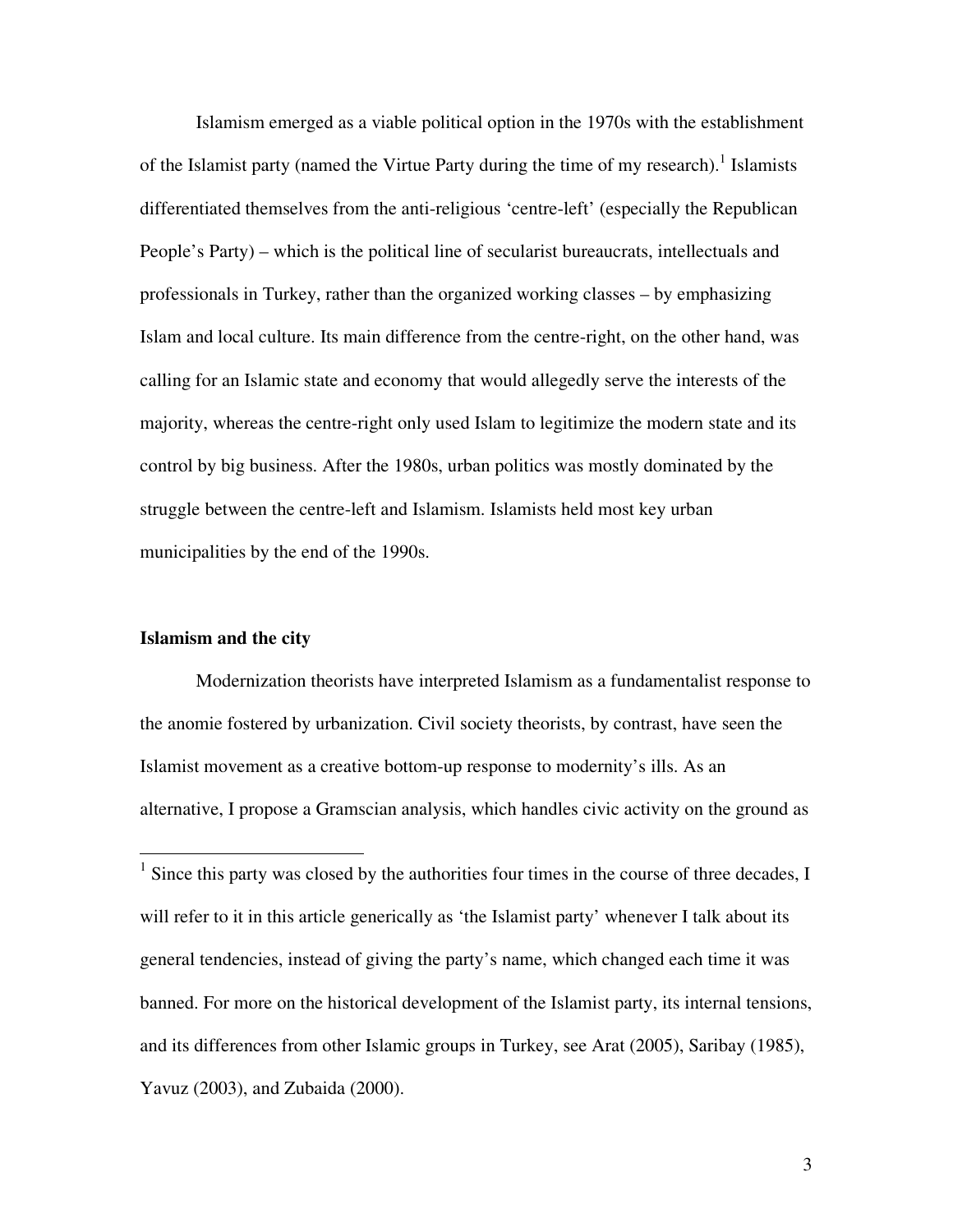a central dimension of a hegemonic project.

## *Modernization theory*

Modernization theory long ago posited that immigrants to cities lose their identities and latch onto essentialist identities such as Islam to cope with the strain introduced by urban life. Their engagement in politics does not follow a rational and formal pattern; rather, the anomie they experience pushes them to informal, traditional and irrational types of politics.<sup>2</sup> Contemporary scholars ranging from Arjomand to Hefner have recognized that the engagement of the middle classes is much more complex than being a response to strain, but this social psychological model is still applied to the poor immigrants. For example, Piscatori argues that migrants to cities, faced by the 'strain' of city life, 'orient and comfort' themselves by having recourse to 'traditional symbols and rites'. This purportedly helps 'spread *rural* attitudes in the cities'. In conjunction with this depiction, Piscatori speaks of 'the *static plight* of the sub-proletariat' (Piscatori, 1986, pp. 28-30, emphases added). In his work on the Iranian revolution of 1979, Arjomand (1988, pp. 91-92, 96) holds that the support of the urban poor for the Islamist movement was a result of rapid urbanization, which brought with it the intensification of religious orthodoxy, as it always has in the Islamic tradition. The spread of religious activity and ideas among the poor, he contends, was along totally traditional lines, as evinced by the

<sup>&</sup>lt;sup>2</sup> While there are more strict heirs of modernization theory who hold that any version of Islam is incompatible with modernity or civility (Gellner, 1981, 1991; Huntington, 1996; Lewis, 1993), the scholars cited below tend to attribute this incompatibility only to poor people's interpretations and practice of Islam.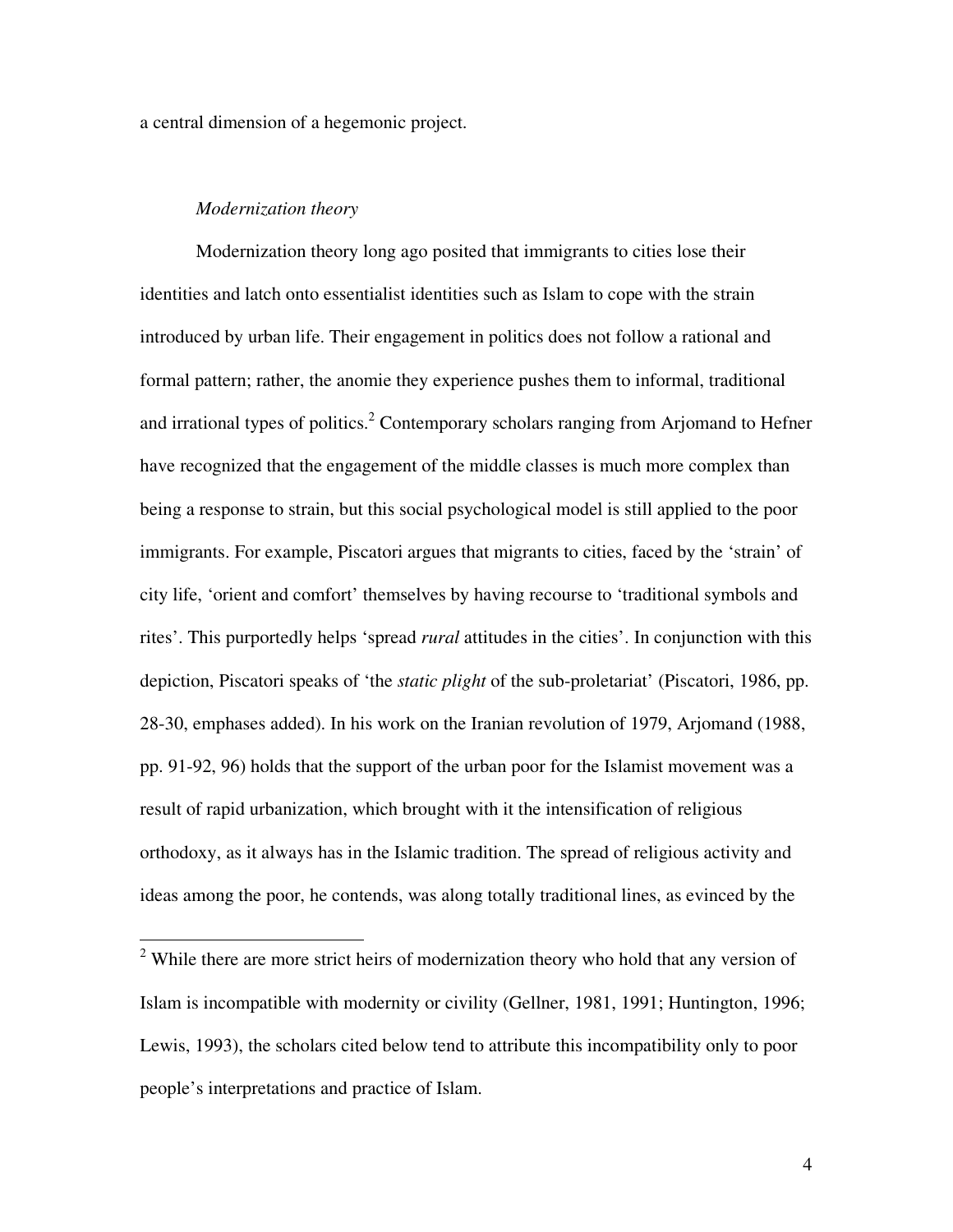popularity of age-old books and rites.

Some other scholars argue to the contrary that the urban poor support a monolithic modernist interpretation of religion, which these scholars differentiate from a pluralist modernist interpretation adopted by the middle classes. Hefner (2001, pp. 503- 504), for one, attributes the authoritarianism of a certain brand of Islamism to the poor population of Indonesia and other Muslim countries. My research, however, indicates that the urban poor do not suffer from either anomie or an authoritarian and monolithic interpretation of Islam. Rather, they come to the cities with diverse identities, and Islamism finds a way of speaking to these identities.

## *Civil society*

The recent blooming literature on civil society in the Muslim world draws our attention to the creativity of the actors on the ground (Norton, 1995-1996; Ozdalga and Persson, 1998; Ruffin and Waugh, 1999; Singerman, 1995). As distinct from some like Hefner who argue that such civic creativity is restricted to the middle classes, scholars such as White (2002) emphasize that urban poor sectors build their own identities and networks, which might even have an impact on formal institutions. In their accounts, Islam or Islamism enters after the fact of civic creativity, as a political or religious channel that gives a voice to the already formed urban poor communities and identities.

In the broader context of the Middle East, civil society scholars have argued that Islam has been a countervailing force against the state for centuries. Then, starting with the 19th century, authoritarian modernization has sought to destroy the autonomy of the religious sphere (Kamali, 2001). This account of the Middle East blurs some realities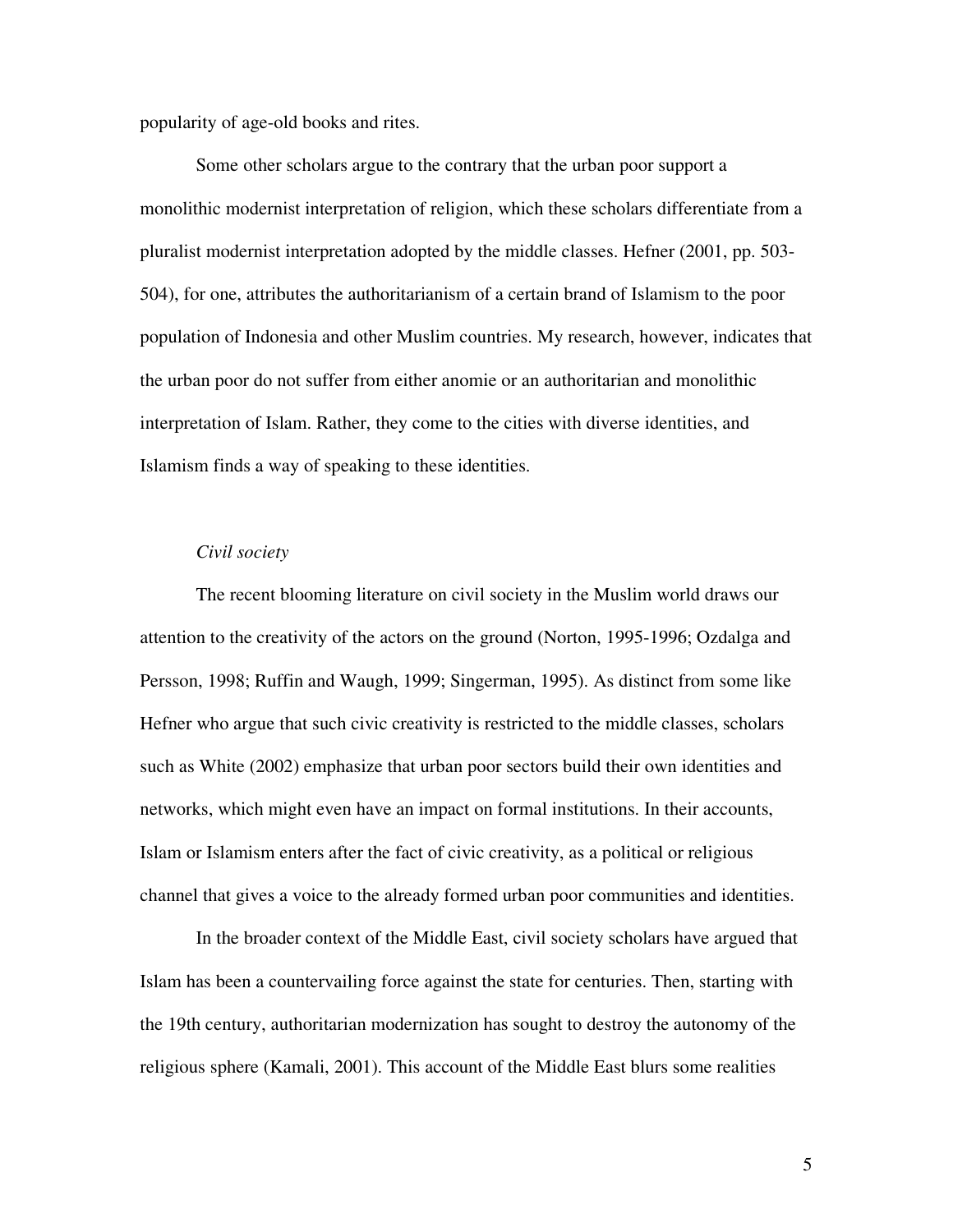both about its history and its current condition. First, it ignores the historical power balances between the religious sphere and the state, and that the former was in a majority of the cases under the control of the latter. Second, it plays down the fact that even some changes within civil society which are perceived as positive within this paradigm (e.g. gender egalitarian moves, see Kelsay, 2002) has come about after pressure from the state (especially see Arat, 2005 regarding this argument). When these factors are taken into account, civil society appears to be a terrain of struggle between different forces (whether liberating, subordinating, or something in-between), rather than a one-way street toward freedom.

These problems with the civil society approach in the study of Islamism can be related back to the problematic nature of the broader civil society literature itself. This literature tends to ignore the mutual constitution of civil society, the state, and politics. It takes society as the source of all solidarity, commonality, and trust, which it opposes to the dominating state (Tocqueville, 2000 [1835/1840]; Putnam, 1995).<sup>3</sup> Even White, who has revised and developed the civil society paradigm by recognizing the intersections between politics and civil society, holds that networks exist before politics and that 'institutions are products of the underlying society' (White, 2002, pp. 21, 26). By contrast, I take civil society as an effect of hegemonic projects.

# *Islamism as hegemony*

My findings indicate that the poor are not autonomous, self-organizing actors.

<sup>&</sup>lt;sup>3</sup> For a more elaborate critique of the civil society paradigm along these lines, see Riley (2005).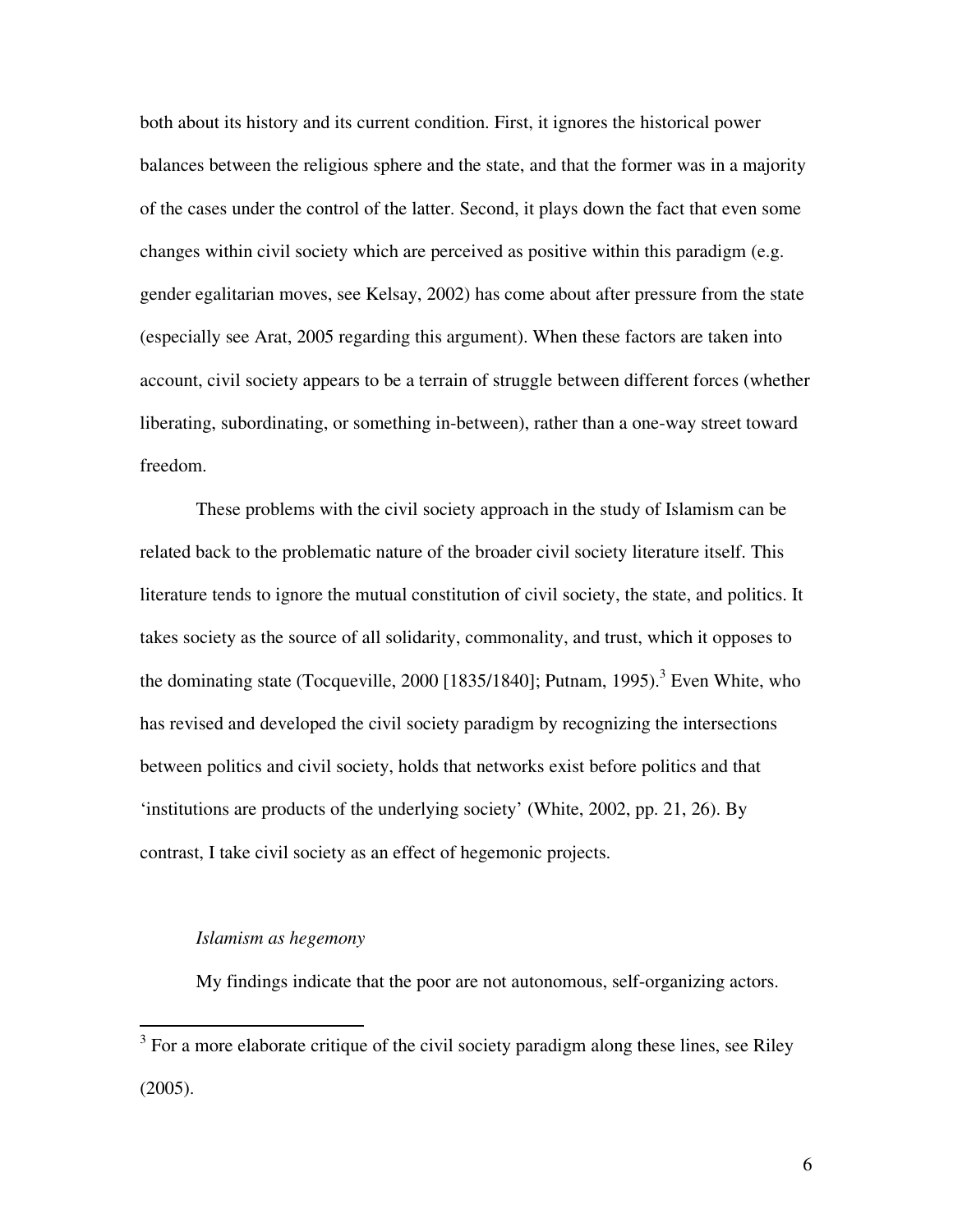The poor are creative, they do start to establish new identities, but their agency has an impact on the urban scene only when Islamism gives a direction to it. Islamist activists guide identity-formation among the poor and in this process they transform the poor's identities remarkably.<sup>4</sup> While networks, communities and society *precede* politics and ideology in the civil society literature, my account shows that politics is *formative* of society and communities.<sup>5</sup> Islamist politics and urban poor identity are mutually constitutive. My perspective regarding religion and civil society is mostly inspired by Gramsci (1971), who has argued that 'free' associational life in modern democracies is tightly related to the leadership of powerful groups in society. Through civil society, these groups go beyond only dominating the disadvantaged sectors: they build consent for their rule.

In this account, civil society is not so much a countervailing force against the

 4 While some scholars have assumed that the poor in Turkey are authentic and Islamic (Aksoy and Robins, 1994), others have criticized this attribution of authenticity and emphasized the state's role in forging Islamic identities (Navaro-Yashin, 2002). This article, while rejecting the notion of authenticity, draws attention rather to the interaction between political parties, movements, and actors on the ground in the making of religiosity.

 $<sup>5</sup>$  Turam (2004) has developed a similar perspective on civil society in the Muslim world.</sup> She has emphasized the formative role of the state rather than of Islamist politics. Her focus on a religious community which works with the state rather than confronting it (that is, the difference in our empirical foci) partially accounts for the differences in our analyses.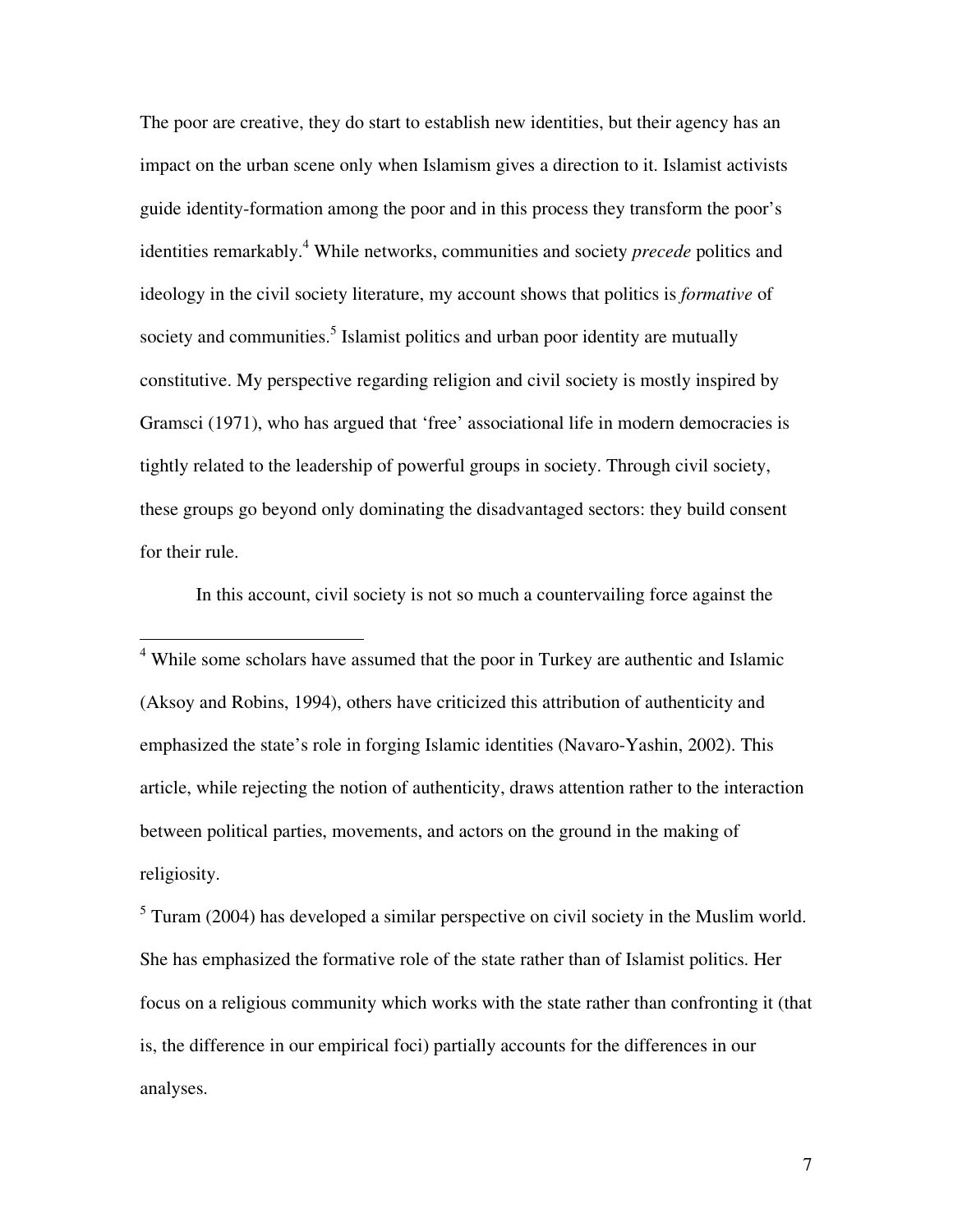state, but both civil society and the state are battlegrounds for competing hegemonic projects. Since civil society, as the realm of civic activity and network building, is by definition more intertwined with the creativity of actors on the ground, hegemonic projects need to be open to this bottom-up creativity in order to secure a foot in civil society. I will argue that Islamism's novelty and difference from other hegemonic projects in Turkey comes from being more open to this creativity when establishing its hegemony. In other words, Islamism appeals to the poor not because it simply liberates them as against an oppressive state, but because it absorbs their creativity when implementing its own project.

## **Politics and immigration in the making of a district**

 Below, I describe the setting and methods of the study. Sultanbeyli, located on the outskirts of the city (near Izmit, which is to the east of Istanbul), is marked by the preponderance of its urban poor population, the unparalleled strength of the Islamist party, and the widely publicized struggle between the secularists<sup>6</sup> and the Islamists. The

<sup>&</sup>lt;sup>6</sup> I use 'secularism' to denote an ideology that restricts the influence of religion to individual lives by using official sanctions. In this sense, Turkish secularism (*laiklik*) is closer to French laïcité (which has directly inspired it) than to Anglo-Saxon secularism. Yet, the Turkish version of secularism also involves the official propagation of a secularized and nationalist interpretation of Islam in order to protect the regime from (Islamic, ethnic and leftist) subversion (Bromley, 1994; Davison, 1998; Heper, 1985; Mardin, 1983). Because of these local peculiarities, Turkish secularism should be differentiated from the mainstream social scientific understanding of the 'secular' as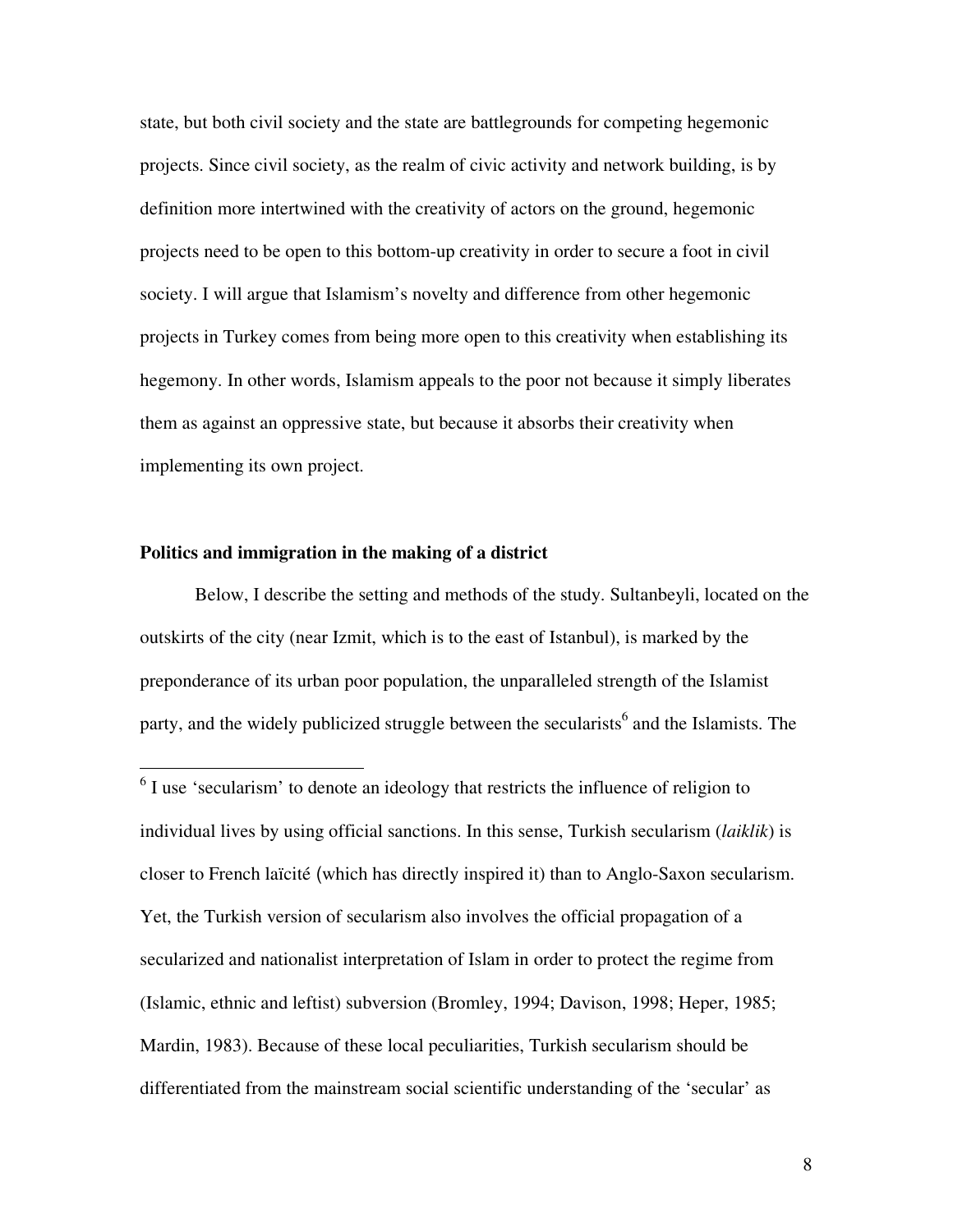district, with its population of 175,000 (in 2001), is the poorest district of Istanbul, and also the locality with the highest Islamist party votes.<sup>7</sup> A village of 3,700 people before 1985, it had become an urban region of 80,000 in 1989. This has mostly been an informal development, and most of the buildings are still unregistered. $8$ 

 From 1989 onward, the Islamist party has been the dominant popular political force in Sultanbeyli – a political situation till then unseen in metropolitan Turkey, where elections have been held since 1946. Together with its political affiliation, its informal growth has earned a bad reputation for the district among agencies of the secularist state (such as the local government, the secular courts, and the military). Successive governments avoided making Sultanbeyli, a large district within the boundaries of Istanbul, a part of the metropolitan municipality until late 2004.<sup>9</sup> Therefore, the district

simply the differentiation of social spheres and the privatization of religion (Berger, 1967; Gorski, 2000; Tschannen, 1991; Yamane, 1997).

 $\overline{a}$ 

 $<sup>7</sup>$  As I have analyzed the religious and political dynamics of the support for Islamism in</sup> Sultanbeyli and Turkey in the context of the party's relations with the state (which has intervened especially after 1980 in favor of Turkish-Islamic identity formation), international networks and influences, American foreign policy, sufi orders (*tarikat*s), the media, education, and radical Islamic groups elsewhere (Tuğal, 2006a, 2007), here I focus mostly on urban-spatial dynamics.

 $8$  For information on the population dynamics in and ethnic make up of the district, see Isik and Pinarcioglu (2001).

<sup>9</sup> Governments and municipalities have had complex and sometimes tension-ridden relations with squatter settlements throughout Istanbul and Turkey (Keyder, 1999).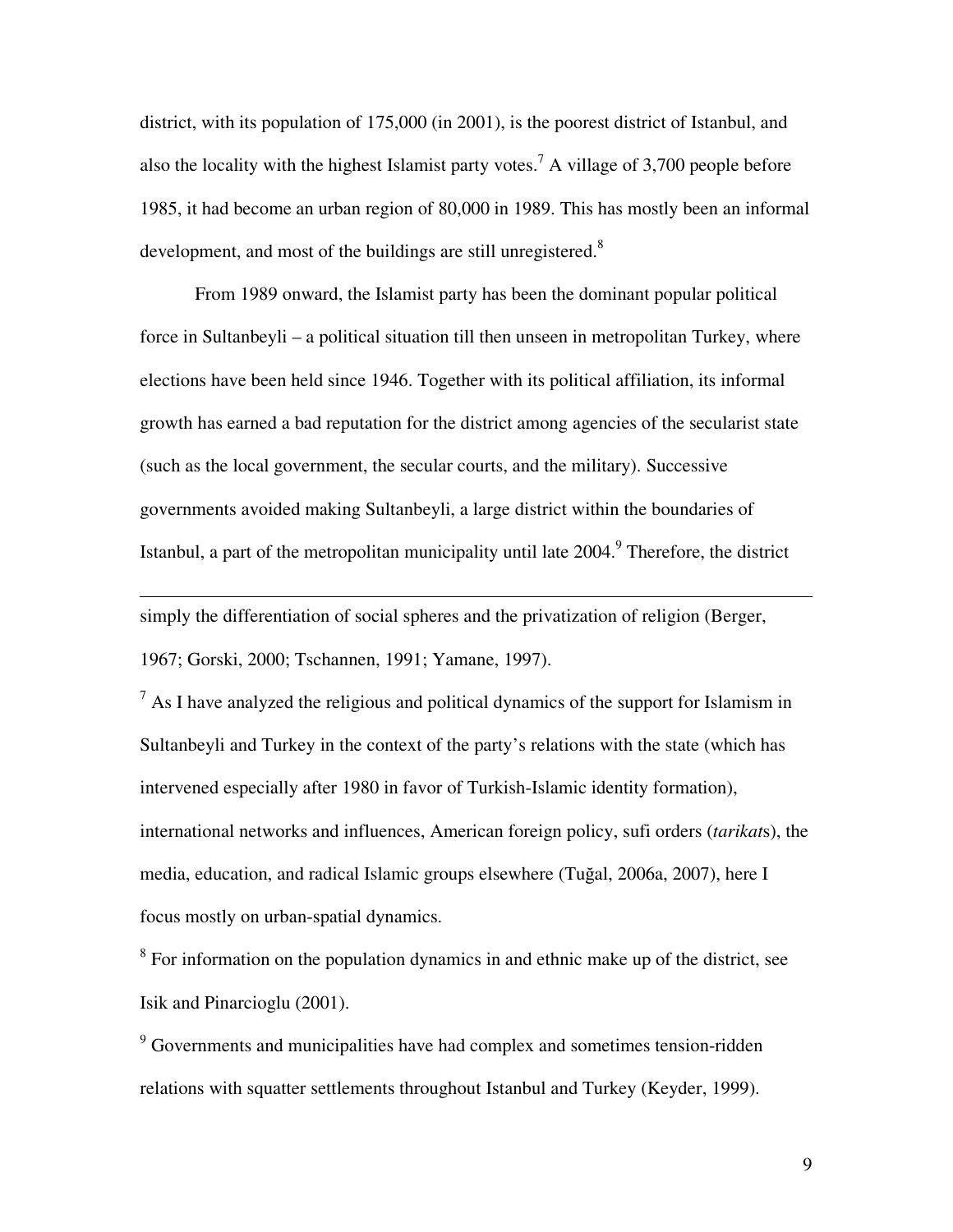could not make use of the metropolis' funds for a long time, and depended on its own resources.

Since the financial strength of the district's municipality was not sufficient for solving infrastructural problems, the inhabitants suffered from the lack of basic urban amenities such as running water, a functioning sewage system, and well-paved roads. What is more, Sultanbeyli's lack of connection with the highway, which passes right through the middle of the district, restricts labour mobility and discourages incoming business. Partially as a result of these peculiarities, local enterprises are far less in number than in other squatter districts of Istanbul and most of the adult men work in construction sites outside the district.

 Some of its inhabitants have come to Sultanbeyli because of its distinctly Islamic cultural and political colour. The Islamist party returned this interest in kind by making it easy for people to purchase land in informal ways. Analysts of politics in squatter or shantytown settlements have interpreted such exchanges of political support for material support ('clientelism') as purely rationalistic and unprincipled. However, careful ethnographic analysis demonstrates that these exchanges involve the affirmation and establishment of networks and identities (Auyero, 2000). Seen in this light, clientelism is no longer a solely economic process devoid of ideological commitments and political dedication. Likewise, the poor's overall support for the Islamists in Sultanbeyli cannot be reduced to the exchange of favours as some scholars have suggested (Isik and Pinarcioglu, 2001), but has to be interpreted as the result of the poor's and the Islamists'

However, Sultanbeyli has been exceptional in its exclusion from the administrative boundaries of the city for a long time.

 $\overline{a}$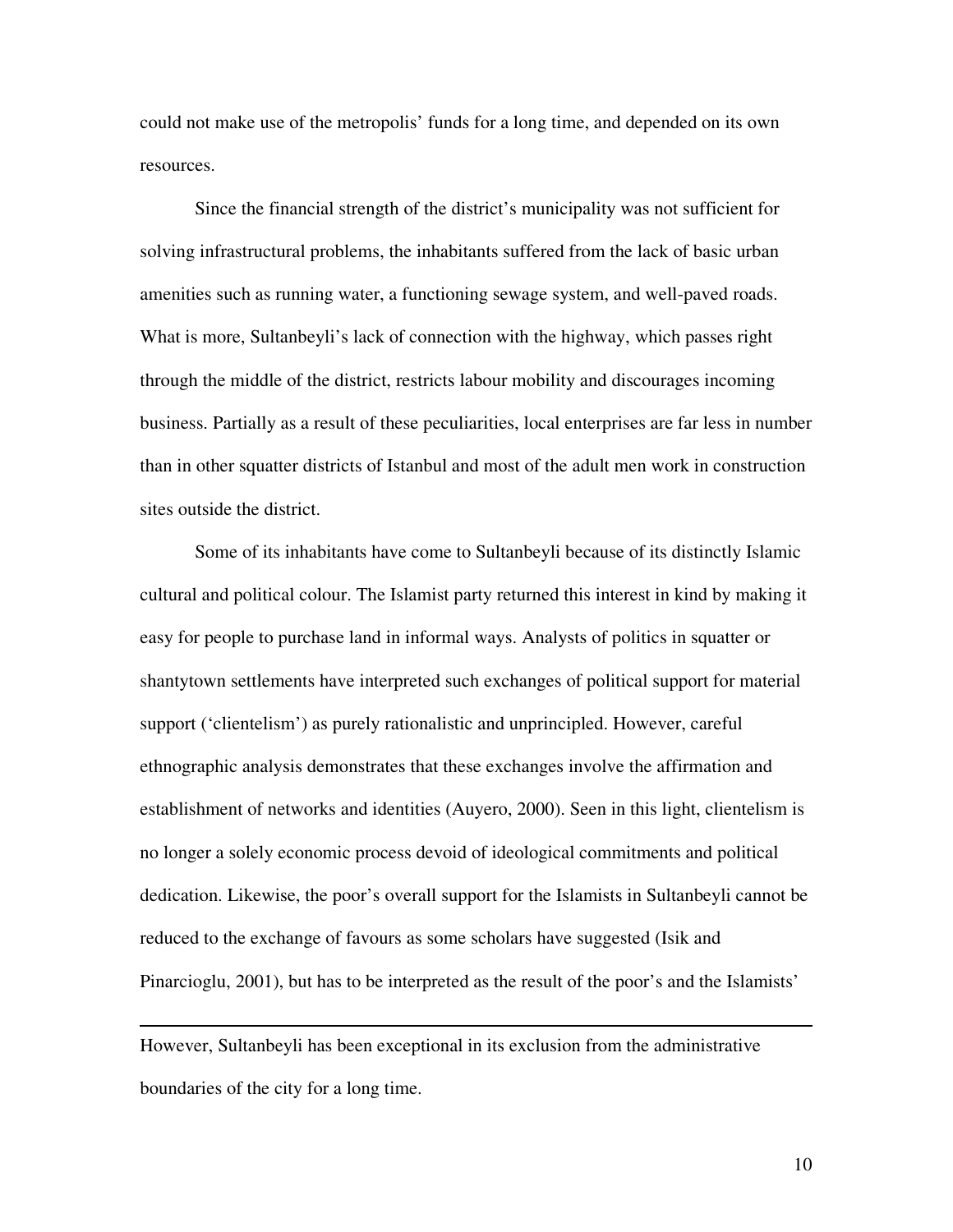joint constitution of networks and identities. As a result of this joint constitution, the municipality of Sultanbeyli has been the most lenient local power in Istanbul concerning squatter issues despite mainstream pressure.

Nevertheless, Islamizing activities in the district abated after the secularist military intervention of 1997, which restricted Islamic schools and religious orders throughout Turkey, in addition to closing down the (Islamist) Welfare Party, youth organizations, and some religious teahouses. After the intervention, Islamists organized in the Virtue Party, which had toned down its criticism of the establishment. Despite this moderation, the regime ratcheted up its pressure on the Islamists, and the Virtue Party was going through a split during the final stages of this study.

This nationally unfavourable climate was coupled with increasing local pressure in 2001, when several decisions taken by Ankara put a nearly complete end to constructions in Sultanbeyli, which slowed down the immigration. The ethnographic analysis below was conducted around this time when Islamists were still the most popular party in the district, but were loosing some ground due to these official pressures.<sup>10</sup>

 $\overline{a}$ 

 $10$  A couple of years after the completion of my ethnography, a new, conservative political party (the Justice and Development Party, the JDP) took control of metropolitan municipalities, including Sultanbeyli. This was possible, one could argue, because the key activists of the Islamist party have split from the Islamist mainstream and established the JDP, carrying over their urban-spatial strategies to the new party. The existing literature on the JDP (Atacan, 2005; Cavdar, 2006; Mecham, 2005; Patton, 2006), admittedly a young party, has not yet explored the urban-spatial strategies of the party. This can be a fruitful venue for future research.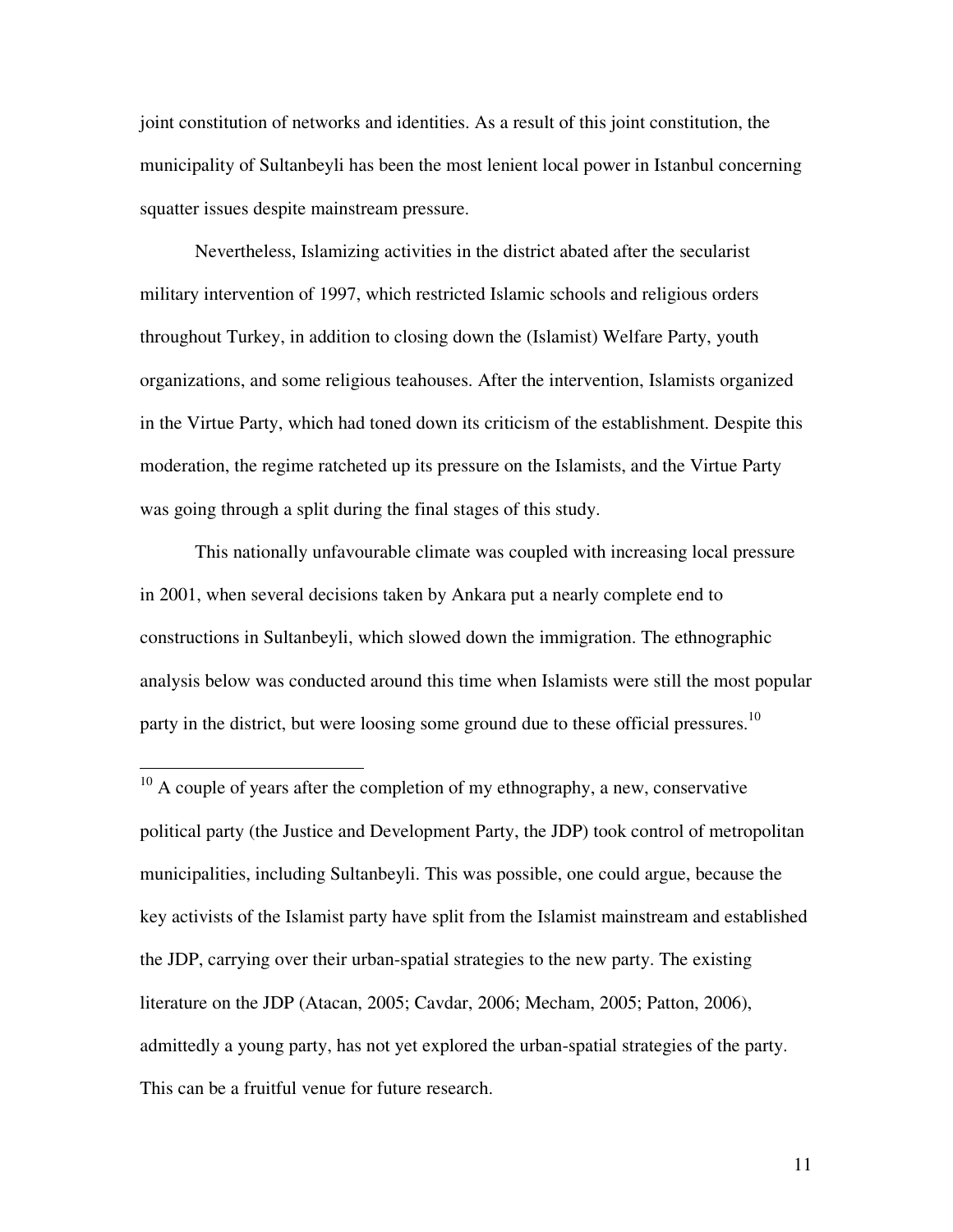I sustained an ongoing relationship with Sultanbeyli for twenty-seven months (Summer 2000-Summer 2002), during which I engaged in ethnographic fieldwork and carried out fifty in-depth, semi-structured interviews. These mostly lasted one to one and a half hours. I asked fifty-six interviewees about their life in the district, their interpretation of religion, and their opinions on local and national politics. Due to the segregated life among the religious residents, I could have meaningful access only to the male half of the district because of my position as a male researcher, even though three females were interviewed formally. The interviewees were chosen through snowball sampling. Both individual and group interviews were conducted. The individual interviews (a total of forty-seven) comprised talks with eleven small merchants and shopkeepers, sixteen workers, two retired workers, three housewives, an imam (prayer leader), two religion teachers, three primary school teachers, three real estate dealers, three politicians and three functionaries from the municipality. Of the three group interviews, two were with construction workers (in groups of two and three) and the other was with four recent graduates of Sultanbeyli's theological high school.

I also taught at a primary school within the borders of the district. After a year of teaching (2000-2001), I rented an apartment located close to my previous school so that I could retain the networks I established while teaching, and develop new ones. Having built trust thanks to these networks, I was able to access many party activists and municipal officials. The school also allowed me to bypass gender segregation partially, interact informally with female residents of the district (mostly the parents of my students) and observe the gendered dimension of Islamism. The ethnographic material presented below come from my systematic participation in and observation of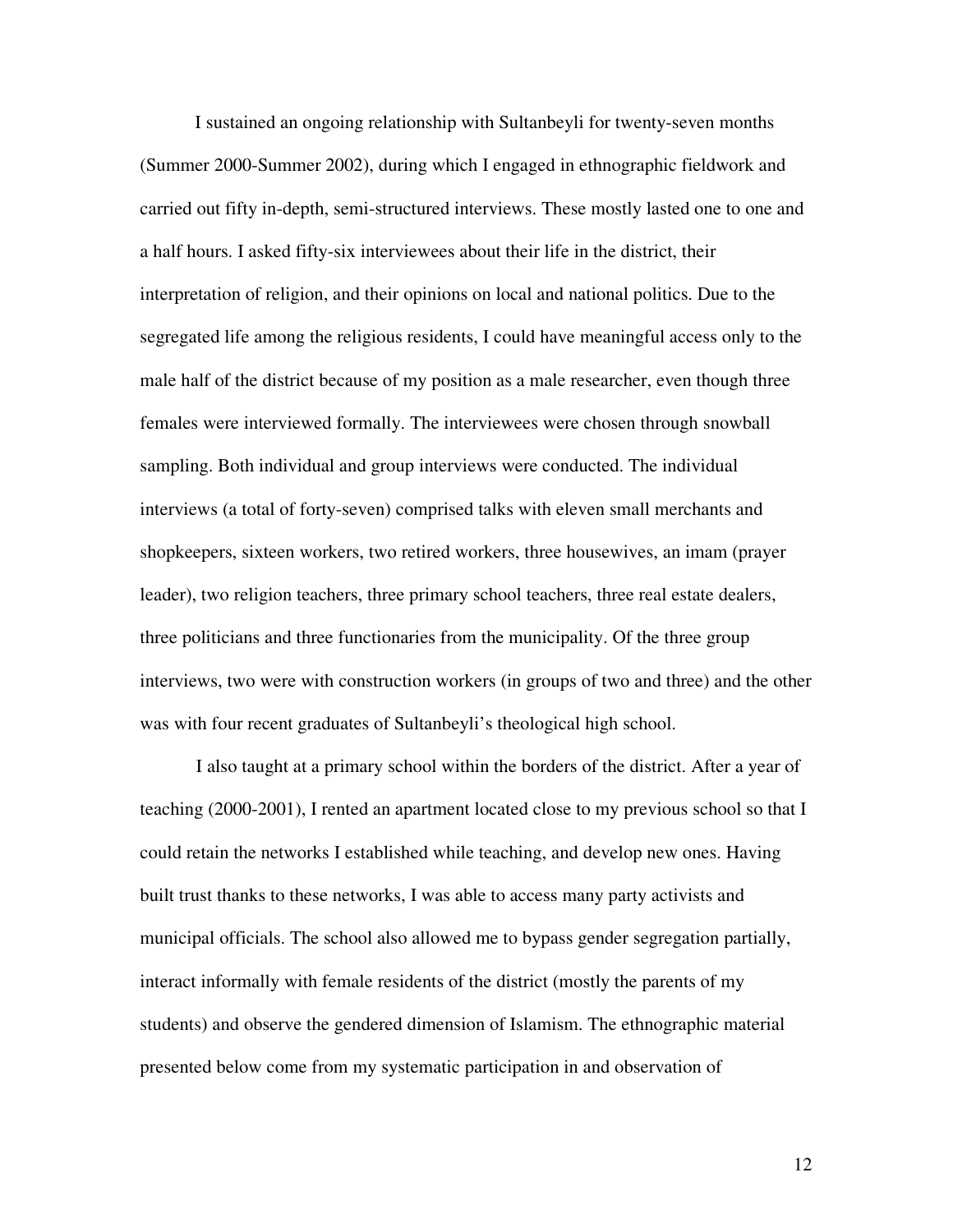coffeehouses frequented by construction workers, the public education system of the district, the activities of the Islamist party and the municipality, and neighbourhood life around the apartment where I resided.

### **The terrain of urban politics**

In this section, I will look at how the position of the Islamist party is differentiated from its alternatives, especially in its approach to immigrant agency. While establishment parties of the centre-left and centre-right use conventional venues for propaganda (newspapers, rallies, fliers, etc.), Islamists spread their messages also through door-todoor propaganda, informal talks in mosque yards, and occasional meetings in religious teahouses and coffeehouses. This allows them to politicize every public and even private site. The relatively restricted political space of establishment parties – which is partially related to their dismissive stance with respect to coffeehouses, mosques and immigrants' domestic practices – has been one cause of their lack of appeal in the district. As Kamrava (1998) has argued, mainstream parties in Turkey are controlled by elites, with little roots in the people. In such contexts, populist movements can appeal to the people based on anti-elite platforms.

Along these lines, an additional reason of the centre-left's failure in the district, as reported by its former activists, has been its publicly aggressive stance with respect to religion. This has cost it many votes especially in the 1989 elections, the first and only elections in the history of the district when the centre-left was a viable contender. Another difference between the Islamists and establishment parties, which I will expand on below, is the way they interact with urban identity. Since the centre-left has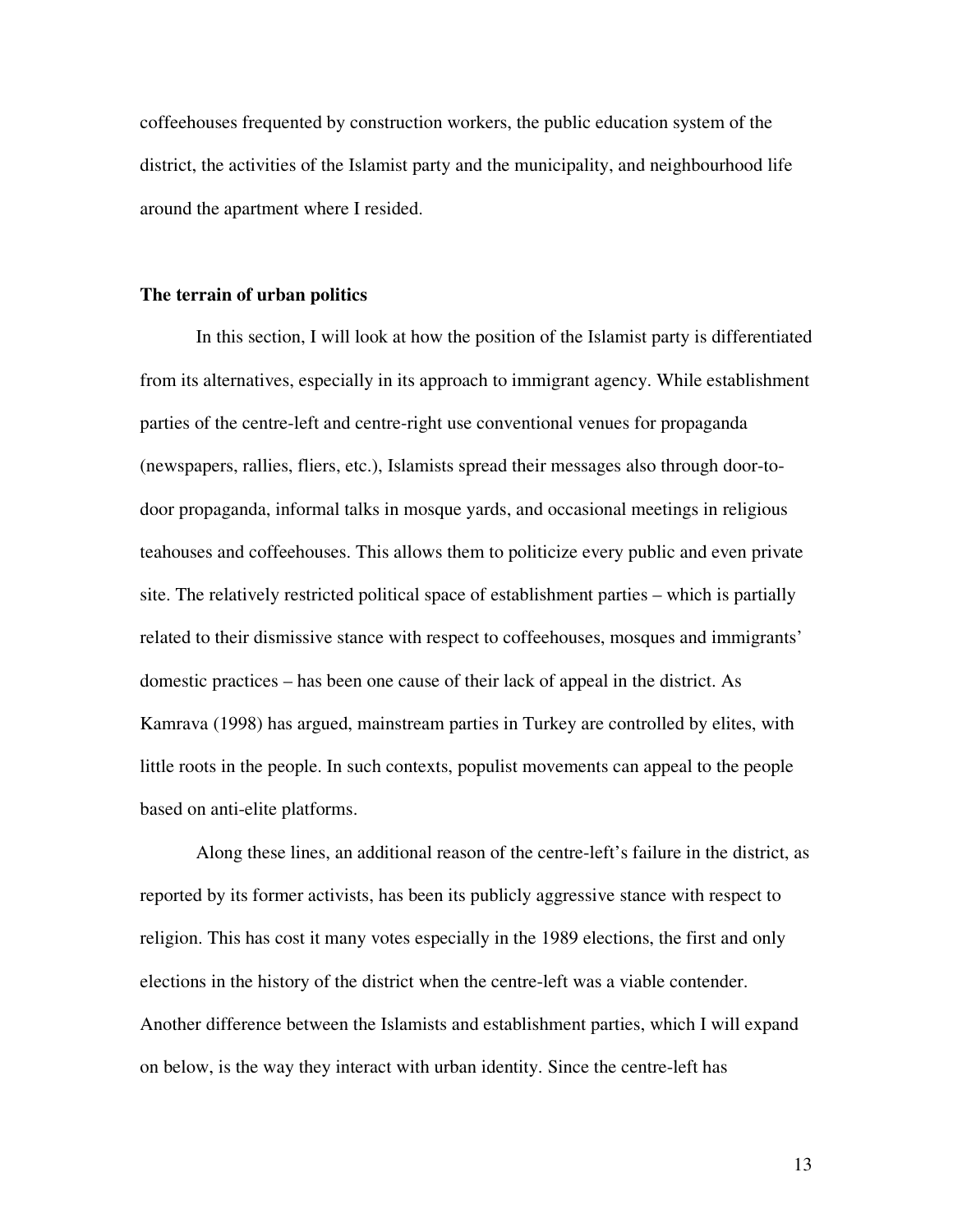historically been the main rival of the Islamist party in squatter areas, I will focus on the difference between these two main adversaries.

## *The secular left and the Islamist party*

*Hem*ş*ehri* (co-local) identity, which is based on people's places of origin, is frequently the axis around which political struggles are shaped in squatter districts of Turkey. Distribution of resources, political power, and recognition is often influenced by *hem*ş*ehri* communities. In Sultanbeyli, *hem*ş*ehri* identity is publicly illegitimate among centre-leftist squatters. Like other parties in Turkey, centre-left parties also draw on communities of origin as a resource, but condemn them publicly. For example, the Republican People's Party is based on Alevi (heterodox Muslim) networks as well as *hem*ş*ehri* networks (Schüler 1999), but does not acknowledge the symbiosis between these networks and the party. The party's ruling elite is not recruited from these networks and is rather detached from them.

Kadir, a construction worker active in one of the centre-left parties (DSP, the Democratic Left Party), expressed the centre-leftist attitude against the rampancy of *hem*ş*ehri* identity:

[Among squatters] there is a mentality like 'my relative is from Sivas, my relative is from Kars. I can take refuge in them'. But instead, people should think 'no, here there are neighbours [rather than *hem*ş*ehri*s]'. We have to know that we are all from Turkey. The municipality has to say: 'friends, we have left our cities and villages and we have come to Istanbul. In Istanbul we have formed a lifestyle, but this lifestyle is definitely not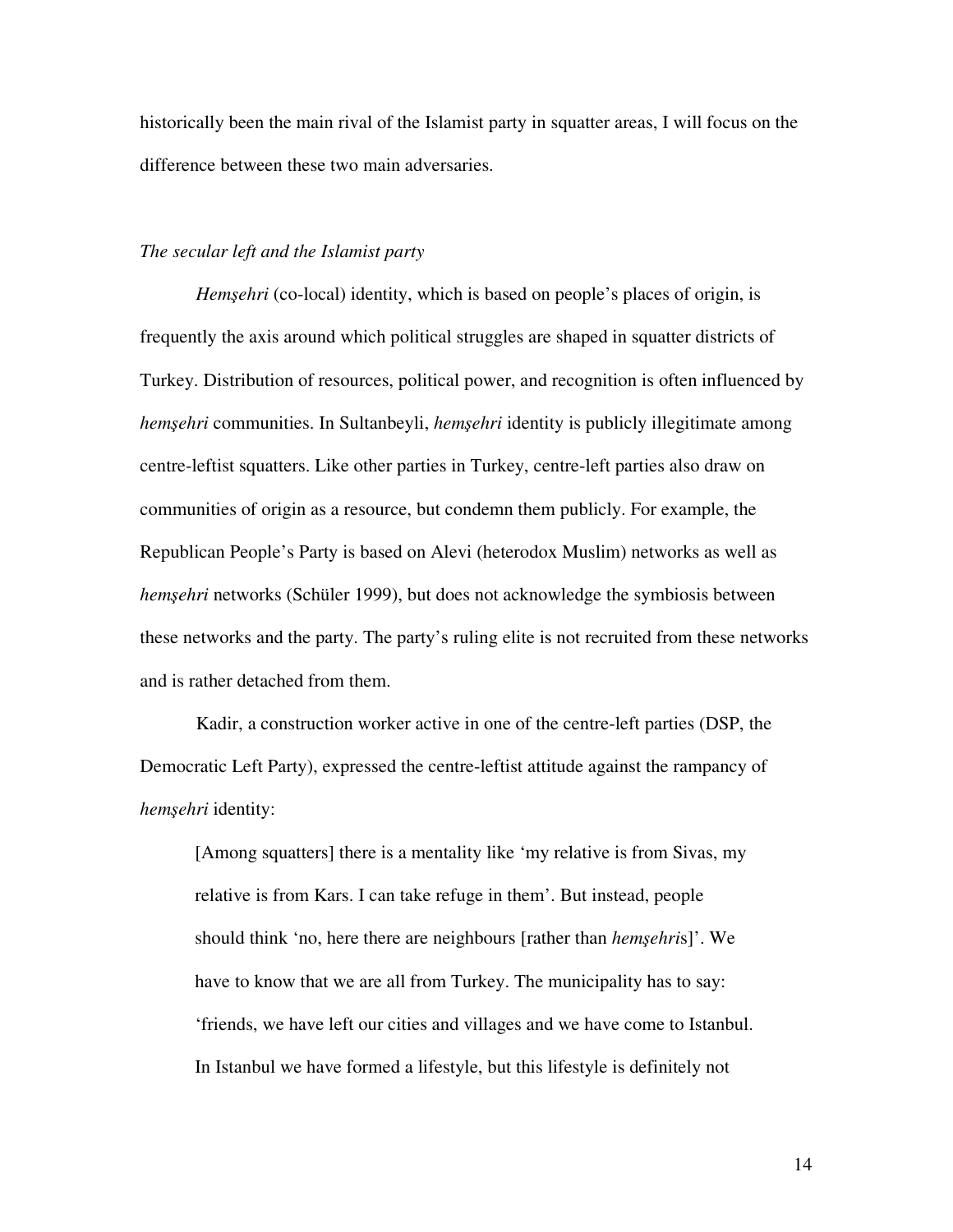from Kars, or from any other city. We have to live here as residents of Sultanbeyli and we have to forget our hometowns'.

Centre-leftists criticized the municipality for failing to fulfil its 'civic duty' of making people put their national identity before their place of origin. Hence, they saw Islamism not only as a retreat from secularism, but also from the formation of the nation. The centre-left thus sees itself as a part of the nationalist state, which appeals to some squatters but leaves others out.

 The Islamist party's difference from other political parties becomes clear especially in its definition of the immigrant as a religious subject with a definite place of origin.<sup>11</sup> Whereas the centre-leftist parties saw relations of kinship and *hem*ş*ehri* identity as backward and rural, the Islamist party recognized the immigrant subject as the subject wants to see him or herself, but emphasized the role of religion in bridging the differences between kin and co-local communities. Party activists recognized place-based differentiations among squatters, but brought people of different origins together in *sohbet*s (religious talks in informal settings), and cultural and political activities. Whereas other parties publicly bracketed the imagined primary belongings of their members and audiences, the Islamist party went as far as organizing its committees on the basis of *hemşehri* identity. It did this, for example, by taking one person from each place of origin when constituting a neighbourhood committee. In sum, what differentiated the Islamist party was not its use of co-local communities. As noted above, many parties in Turkey use these communities to an extent. What was specific to the Islamists was their ability to

 $\overline{a}$ 

 $11$  The Islamists' definition of religiosity excludes not only non-Muslims, but also heterodox Muslim Alevis, as it takes Sunni Islam for granted (Author, 2006b).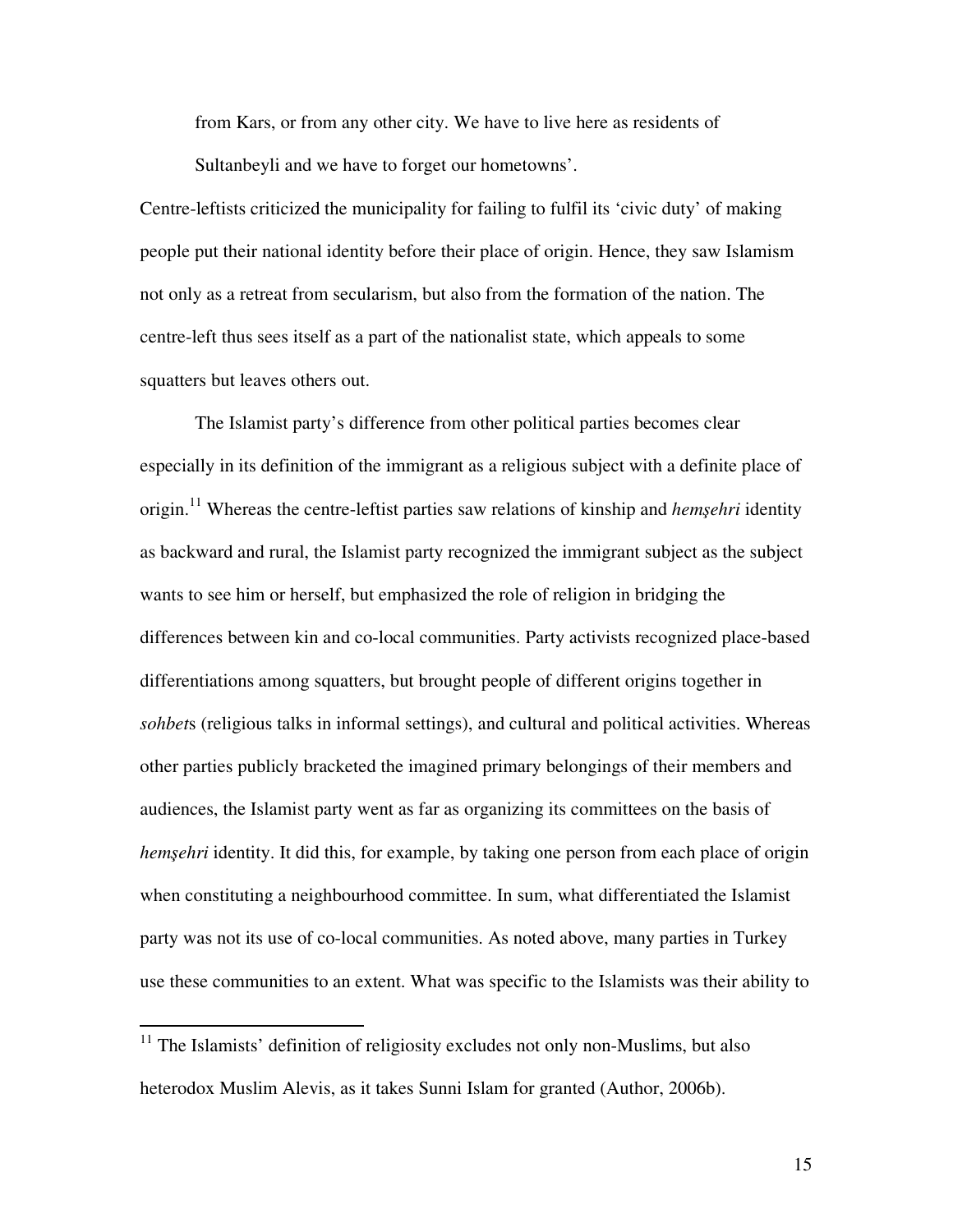infuse these communities with ideological meaning and connect them to the party's organizational structure.<sup>12</sup>

 The party also carried out mass agitation based on the recognition of this subjectivity. Recai Kutan's (the national leader of the party) appeal to the mostly immigrant and poor crowd in a mass meeting held in Sisli (a central district of Istanbul) exemplifies such agitation:

Istanbul is the mirror of Turkey. Istanbul is also Rize, Gumushane, Artvin and Kars [some provincial Anatolian cities]. This magnificent crowd is the voice of the sacred *millet*.

In three sentences, Recai Kutan combined three salient elements of immigrant subjectivity: coming from a certain provincial place, living in a big city, and being religious. Kutan played here on the ambiguity of *millet* – a word with multiple connotations, especially in the way it is used in Islamist discourse. In the Ottoman Empire, *millet* referred to separate religious communities with different legal systems and

 $\overline{a}$ 

 $12$  The only other major party which articulated co-local networks to an ideological organizational structure was the Kurdish nationalist party, named the DEHAP at the time of this research. However, the Kurdish nationalist party is disadvantaged with respect to the Islamist party by being openly a minority party and by institutional barriers which diminish its influence, such as the ten percent threshold for gaining representation in the Grand National Assembly. For about 15 years, the Kurdish vote has been split between the Kurdish nationalist party and the Islamist party. For the complex relations between the Kurdish minority in Turkey and Islamic politics, see Calmuk (2001) and Houston (2001).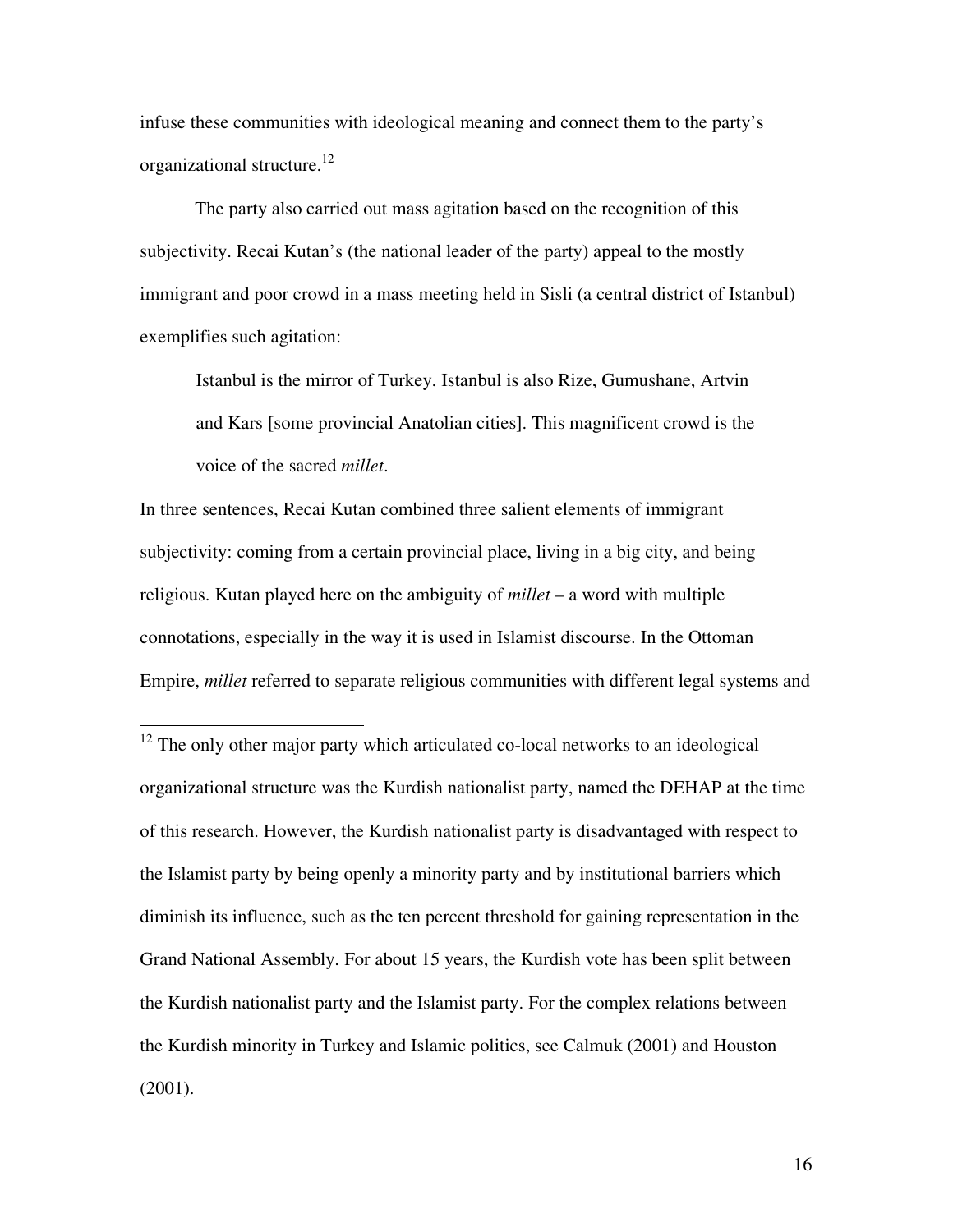administrative structures. In modern Turkey, it is used as a translation of 'nation' (Lewis, 1988). Islamists make use of the ambivalence involved in this historical transformation, and imply a religio-national unit when they are ostensibly talking of an exclusively national one. Kutan's combination of religion, national identity and provincial belonging also redefines what the city is, partially in line with immigrant desires: the city is not 'itself', but the mirror of regions from where it has attracted immigrants. As a result of blurring the distinction between belonging to Istanbul and belonging to provincial towns, the Islamist party was able to win the hearts of the immigrants. Islamists thus constructed a solid relationship with the urban poor not only by protecting pre-existing immigrant communities, but by expanding and transforming these communities. The next section will elaborate on how Islamism reshapes the city based on its own interpretation of immigrant agency; and the section after that will demonstrate how immigrants develop their own agencies under Islamist leadership.

### **Islamism's redefinition of the city and the immigrants**

In this section, I am going to show how Islamism shapes the city and its new residents through supplying guidance to former peasants and organizing dissent against central and prosperous districts.

### *The metaphor of 'conquest': the Islamist takeover of urban space*

The Islamist movement in Turkey has always had an ambivalent position regarding the city. For example, Istanbul has been embraced as the symbol of Muslim glory, yet also condemned as the place where Westernization was initiated. However, two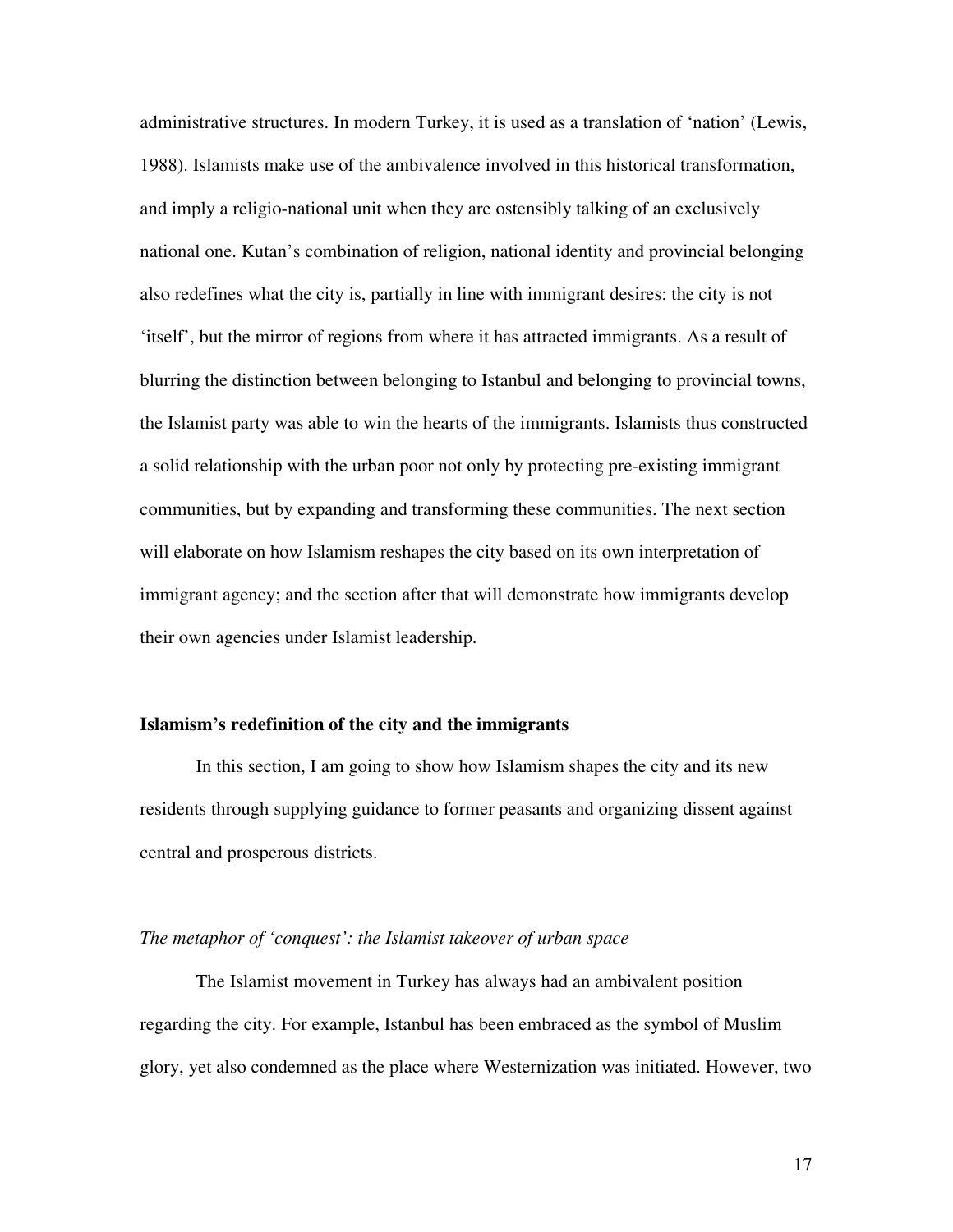shifts in the class base of the Islamist party (which used to get its votes mostly from peasants, provincial businessmen and the traditional petty bourgeoisie in the 1970s) changed this attitude.

First, the Islamist party started to appeal to a rural-to-urban immigrant population after the 1980s – due in part to its social justice agenda, as well as to the repression of the Left, the previous carrier of that agenda. The centre-left's increasing emphasis on secularism at the expanse of social justice after 1980 also facilitated this transformation. In the 1980s and 1990s, failure of rural development and the war in eastern Turkey fuelled a partially involuntary immigration, while urban settings were losing their power to incorporate the incoming peasants, due to the neo-liberalization of the economy. The repression and disorganization of the Left<sup>13</sup> and the centre-left in such a context opened the political field up to unconventional forces.

Second, the provincial bourgeoisie, which has constituted the leading sector in the movement ever since the 1970s, became powerful enough to compete with the established (urban and secular) bourgeoisie and embarked on doing more business in big cities (Bugra, 2002).<sup>14</sup> Whereas the voting base of the party was restricted to the provinces in the 1970s, in the 1990s the party also got votes from metropolitan centres. As a result, the connotations of 'the urban' began to be more positive. Islamist

 $\overline{a}$ 

 $13$  Socialists and communists have had some appeal to working classes only during the 1960s and 1970s. For the extent and restrictions of that appeal, as well as the social justice orientation of the centre-left in the 1970s, see Erdogan (1998) and Samim (1981).  $14$  For the political positions of the business sectors which support Islamic politics in Turkey, see Kamrava (2004) and Onis (2006).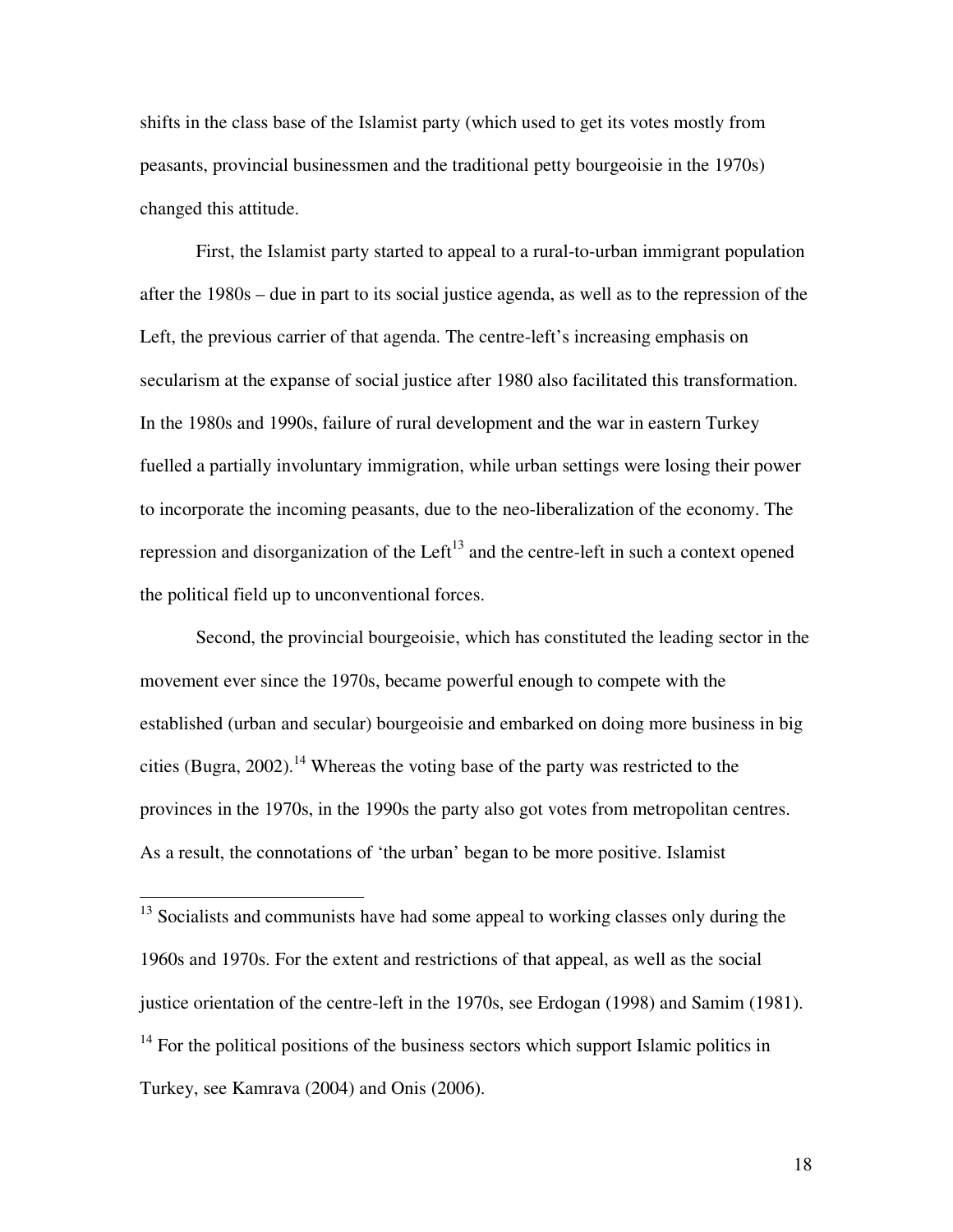intellectuals and ideologues now put more emphasis on the great tradition of Ottoman and Islamic cities, as can be seen in the writings of Mustafa Armagan (1997) and Rasim Ozdenoren (1998).

Nevertheless, the Islamist movement of the 1980s and the 1990s could not accept the city as it was. The metropolitan centres had become symbols of Westernization and of the removal of religion from public life. Islamists thought that the authoritarian secularists had taken the cities by force and divested them of their religious character. Therefore, they now talked about a 're-conquest,' especially of Istanbul, referring to the Ottoman seizure of the city in 1453 as the first conquest. The secularist inhabitants of the city centre were thus implicitly compared to the Christians residing in Istanbul in Byzantine times. Conquest celebrations on the anniversaries of the 1453 seizure, which had always been a mobilizing ground for the Right in republican times, began to attract more and more people and became a symbol of growing Islamist strength (Bora, 1999).

As the Islamist party triumphed in many municipal elections in urban centres starting with the victories in Sultanbeyli and Arnavutkoy (1989), large metropolitan centres gradually became more pious. The Islamist party came out of the 1994 municipal elections as the leading party and assumed offices in key localities throughout Turkey. Islamist municipalities carried out a thorough redistribution of urban resources, as they channelled more services to urban poor regions, and distributed free coal, food, and clothes to the poor. Moreover, as the Islamists had largely curtailed municipal corruption, the quality of urban services increased perceptibly. At the same time, the Islamist party set about redefining urban public culture, with tighter control on bars and the consumption of alcohol, and the re-centring of Islamic and traditional symbols in public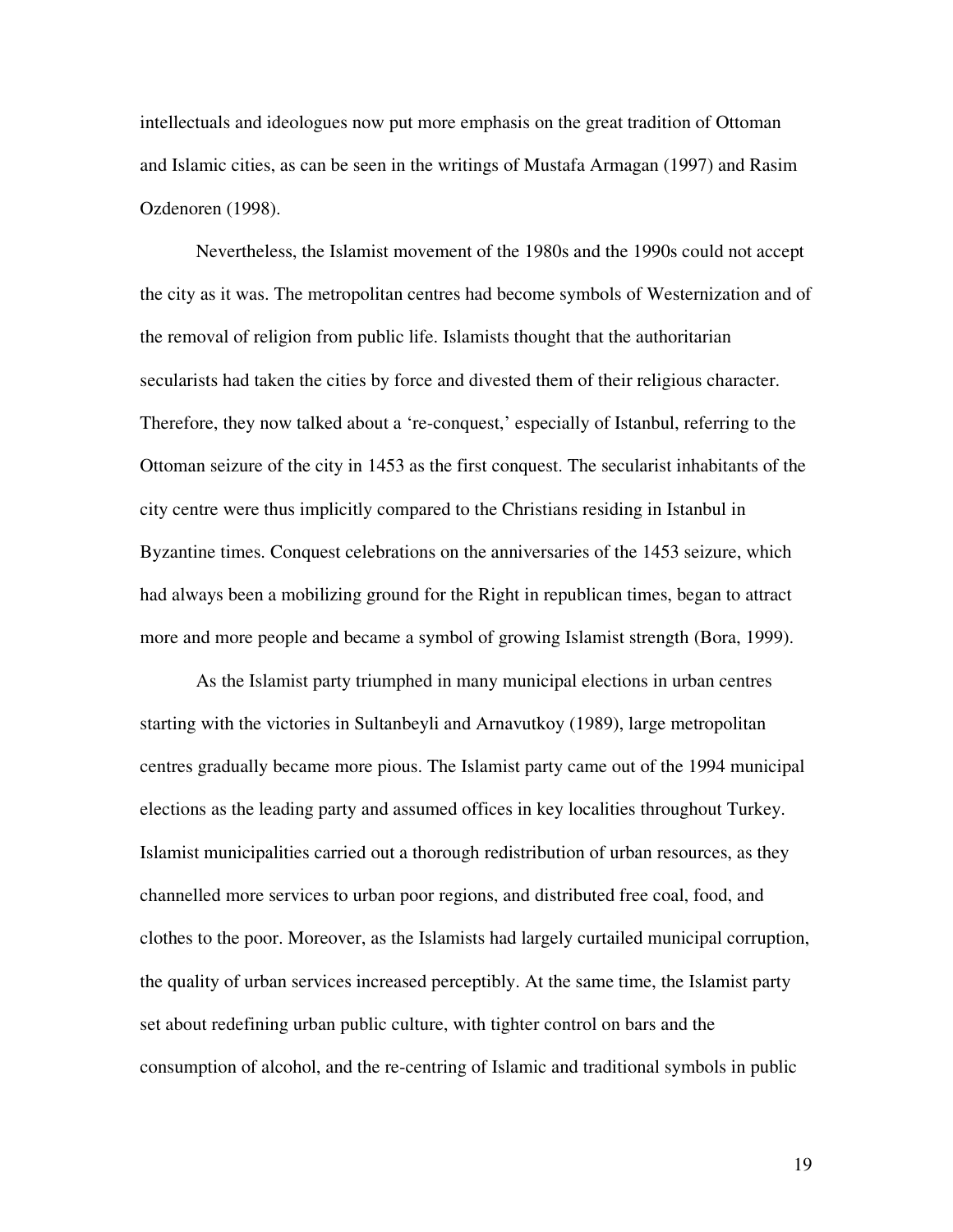places (Cinar, 1997).

However, the content of this 're-conquest' was defined differently by different actors. The neo-liberalization of the Turkish economy after 1980 had created both impoverishment for working populations and new opportunities for small and mediumsized businessmen. People from these two classes, now frustrated with the establishment parties, looked to religious politics for the expression of their hopes and grievances. Different Islamists, in turn, appealed to these two different populations. Islamist voices with more neo-liberal tendencies, as exemplified by Mustafa Kutlu (1995), argued that after its 'conquest' Istanbul would be more integrated with the world. They pointed out that a rich Ottoman history could be used to attract more tourists. They also contended that inclusion of Muslim energies in the redevelopment of the city would make it compete better in world capitalism. Others such as Idris Ozyol (1999), however, were less concerned with market efficiency. They wanted to see the termination of the elitist exclusion which had kept the masses on the borders of cities. They were more interested in retribution against the urban elite and redistribution.

These differences in opinion regarding the use of space echoed other class tensions in the composition of the movement as well. On the one hand, Islamist strength in cities clearly became a function of squatter votes. Islamists were successful in mobilizing various kinds of squatter networks for political purposes. On the other hand, though not as numerous as squatters, a new religious middle-class was also emerging (Gole, 1997; Saktanber, 2002), and some within its ranks had started to voice dissatisfaction with the movement's identification with subordinate classes. Some of these professionals and intellectuals wanted the movement to develop along more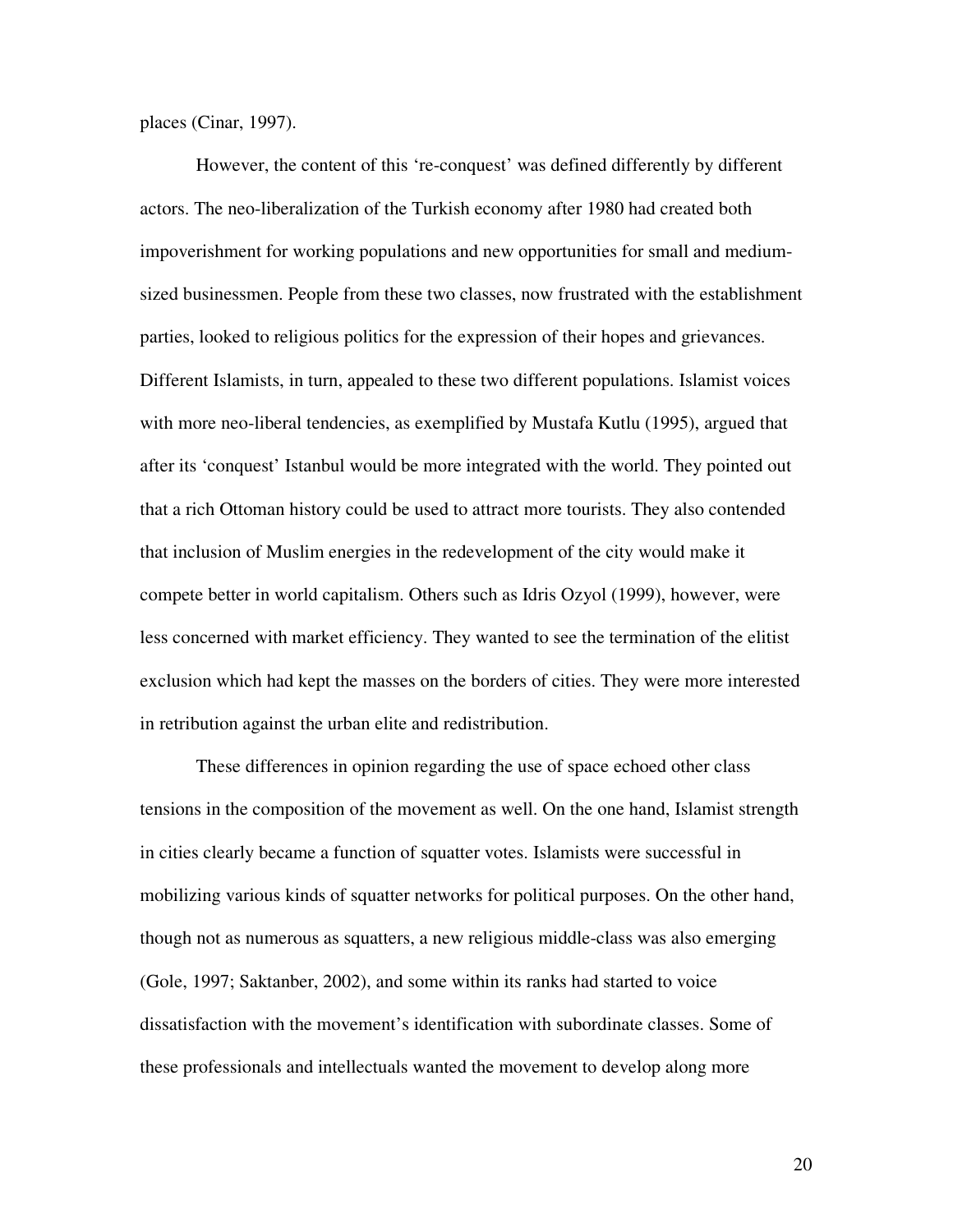bourgeois lines, and therefore were more sympathetic to the leadership of ex-provincial businessmen. At least until 2001, the party was able to contain these explosive differences. The combination of all these sectors' political energies engendered a gradual Islamization of cities.

## *The party's interpellation of the immigrant subject*

Although class differences would be resolved to the disadvantage of the subordinate sectors toward the end of the 1990s, the Islamist call comprised elements that cut across classes within rural-to-urban immigrants and ensured the continuing support of the poor. The most prominent crosscutting elements were providing an answer to the desire to find one's place in the city and articulating the shared populist reaction against the urban centre and the urban elite. During an event organized by the semi-official newspaper of the Islamist party (*Milli Gazete*) in Sultanbeyli, the host told a capturing story about an immigrant woman before inviting the editor of the newspaper to the stage. This incident demonstrates the former dimension of the Islamist call, its claim to constitute an answer to the desire to find one's place in the city:

An old woman who came to Istanbul from Anatolia at a very early time in the morning looked around to see that all the stores were closed. She found a *Milli Gazete* stand and stood by it, saying to herself: 'the one who sells this newspaper would have fear of God anyway. He would think that service to a human being is service to God. I am sure that he will show me the way and find me a place'.

In turn, the editor of the newspaper took the microphone and responded to this narrative: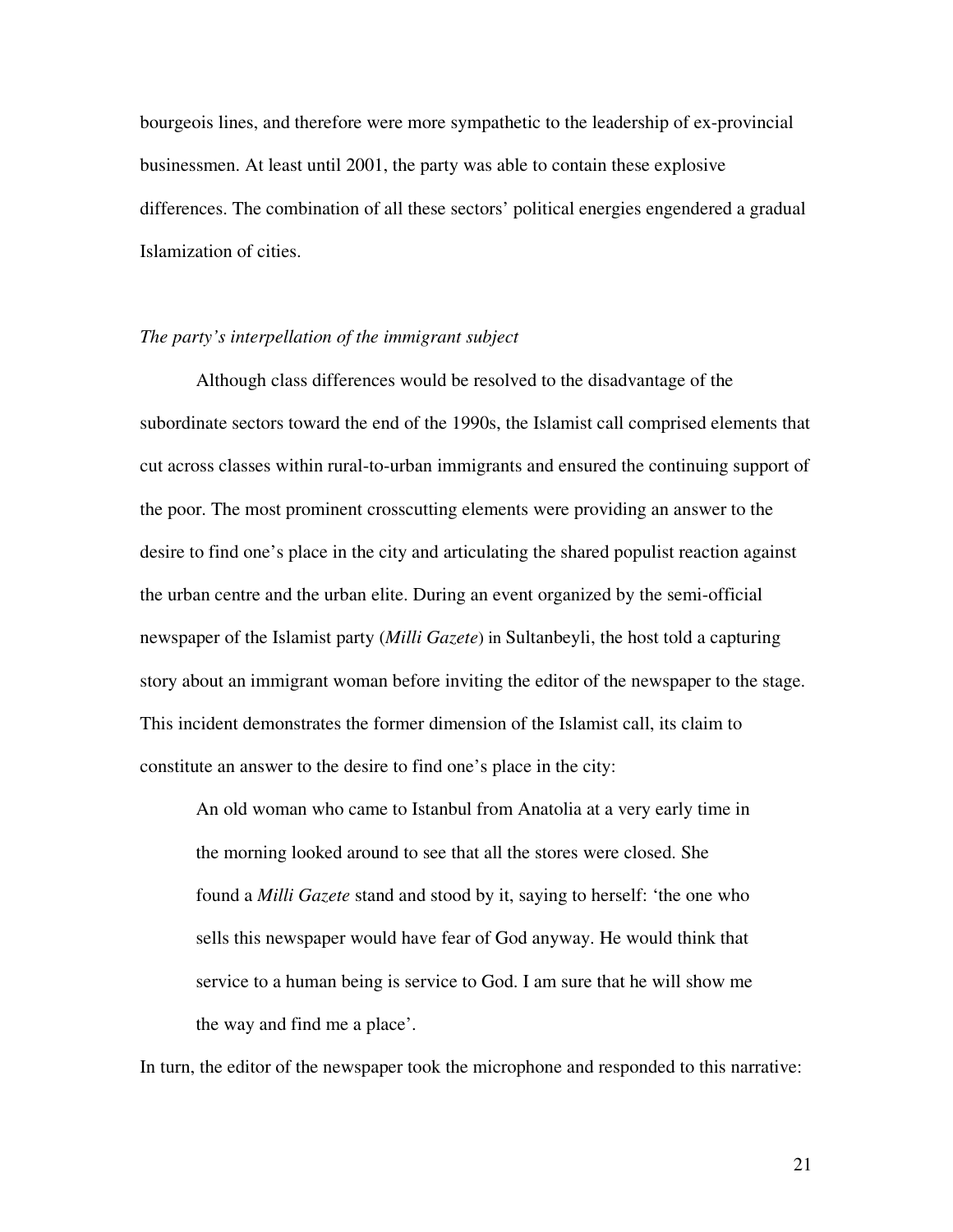I had also heard this story. Our brother did not tell us how it ends, and nor do I know it. But I am sure that a sincere servant of God has helped her. I have also helped a lot of people who have mounted down from buses coming from Anatolia to Istanbul.

The way religious activists imagine the situation of immigrants in the city bears a structural analogy to the way religious people in general imagine their positions in the universe.<sup>15</sup> The traditional Islamic construction of the person is based on the sense of being potential prey to certain weak characteristics always present in human beings (generally summed up by the term *nefis*, which is usually translated as 'self' or 'the flesh'), such as greed, pride and thrift. If it were not for the message of God, people would be driven by these evil qualities. They would consequently be unable to find the proper way, and they would suffer in the other world. When activists in Sultanbeyli make reference to the life experiences of its inhabitants, these references establish equivalence between the role of religion in personal life and the role of religious activism in the life of the immigrants. Just as it is religion that is going to save souls from being lost in the universe, it is religious actors who are going to show the correct path in the urban jungle. Through striking this resemblance with immigrants' religious beliefs, Islamists counterpose their urban activities to the allegedly corrupting and disorienting urban life. This dimension of the Islamist call resonates with modernization theory's emphasis on Islam's capacity to offer a direction to disoriented immigrants (even though the immigrants are not as 'lost' as the quotations above suggest, as we will see in the sections below).

 $\overline{a}$ 

<sup>&</sup>lt;sup>15</sup> Here, I am mostly drawing on Bourdieu's (1984) idea of 'homology'.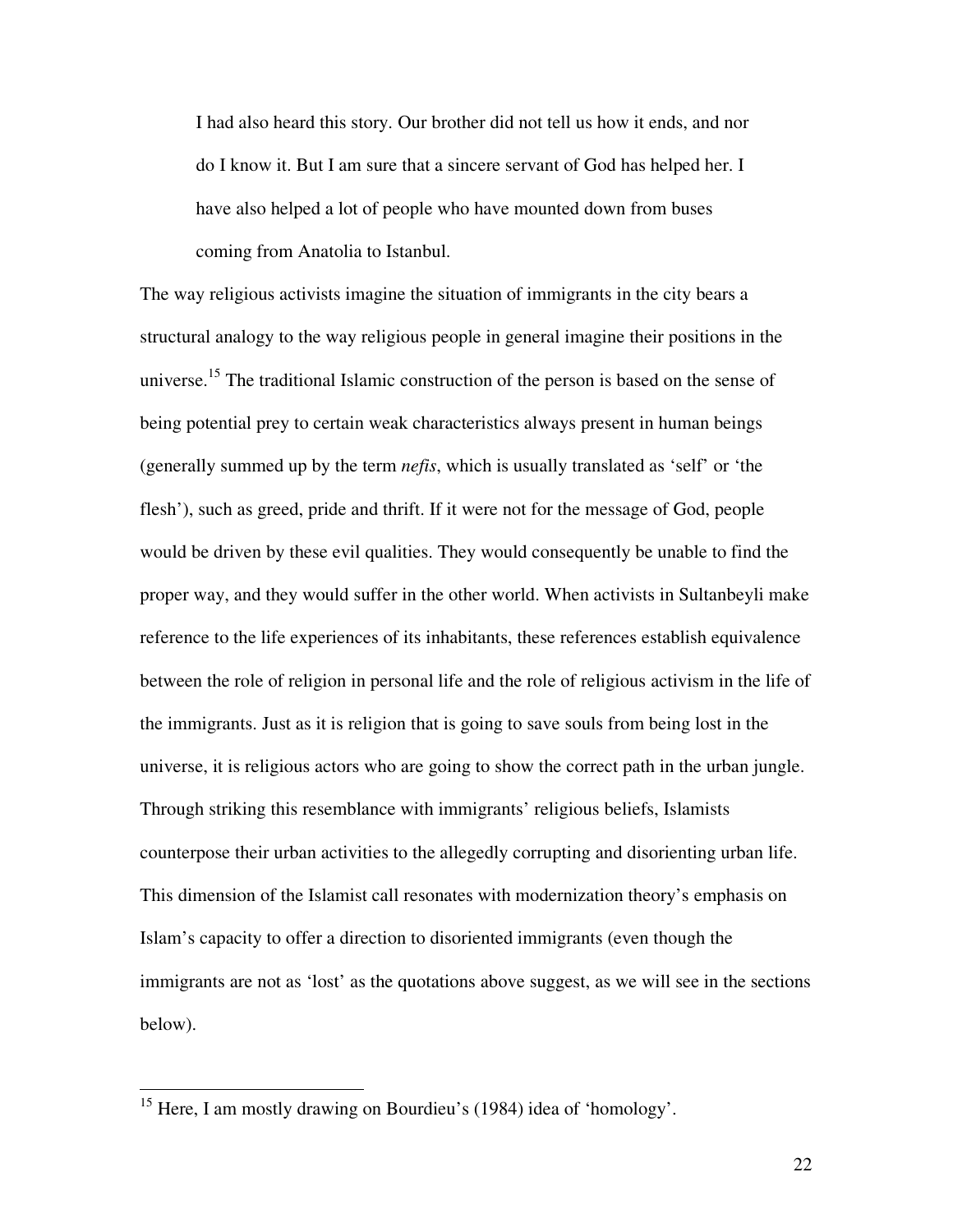If this is how religious activists perceive their own leadership, how do the residents of the district interpret their interventions and self-ascribed guidance? The religious stance on alcohol can be used as an example to demonstrate the residents' understanding. Most inhabitants of the district talk about the former ban on the sales of alcohol in Sultanbeyli in an approbatory tone. Remzi, a temporary cleaning worker in the local municipality, has come to Istanbul for better education and job opportunities. He first moved to one of the central districts, as his brother used to run a teahouse there, and he could work with him while going to a primary school in the district. He eventually moved to Sultanbeyli because it was cheaper. While an infrequent consumer of alcohol before moving to the district, he quit drinking after his interactions with Islamist party members. Remzi now shared the positive sentiment about the former alcohol ban with other conservative inhabitants:

I gave a birthday party six months after I settled in this district. One of my friends, who had come from outside the district, asked if we could buy alcohol. I said of course, and we collected money. Someone at the party said that alcohol is not sold in Sultanbeyli. We would have to go to another district to buy it. That would take too long and we gave up. If we had bought alcohol, if we had drunk, bad things could have happened. But thank God, the ban on alcohol prevented us.

Remzi pictures himself and his friends as naturally open to alcohol. In accordance with the traditional Islamic outlook on human nature or 'creation' (*fıtrat*) and society, Remzi assumes that naturally self-destructive impulses must be controlled by authorities, as well as by the person himself and his close relations. This understanding of human nature can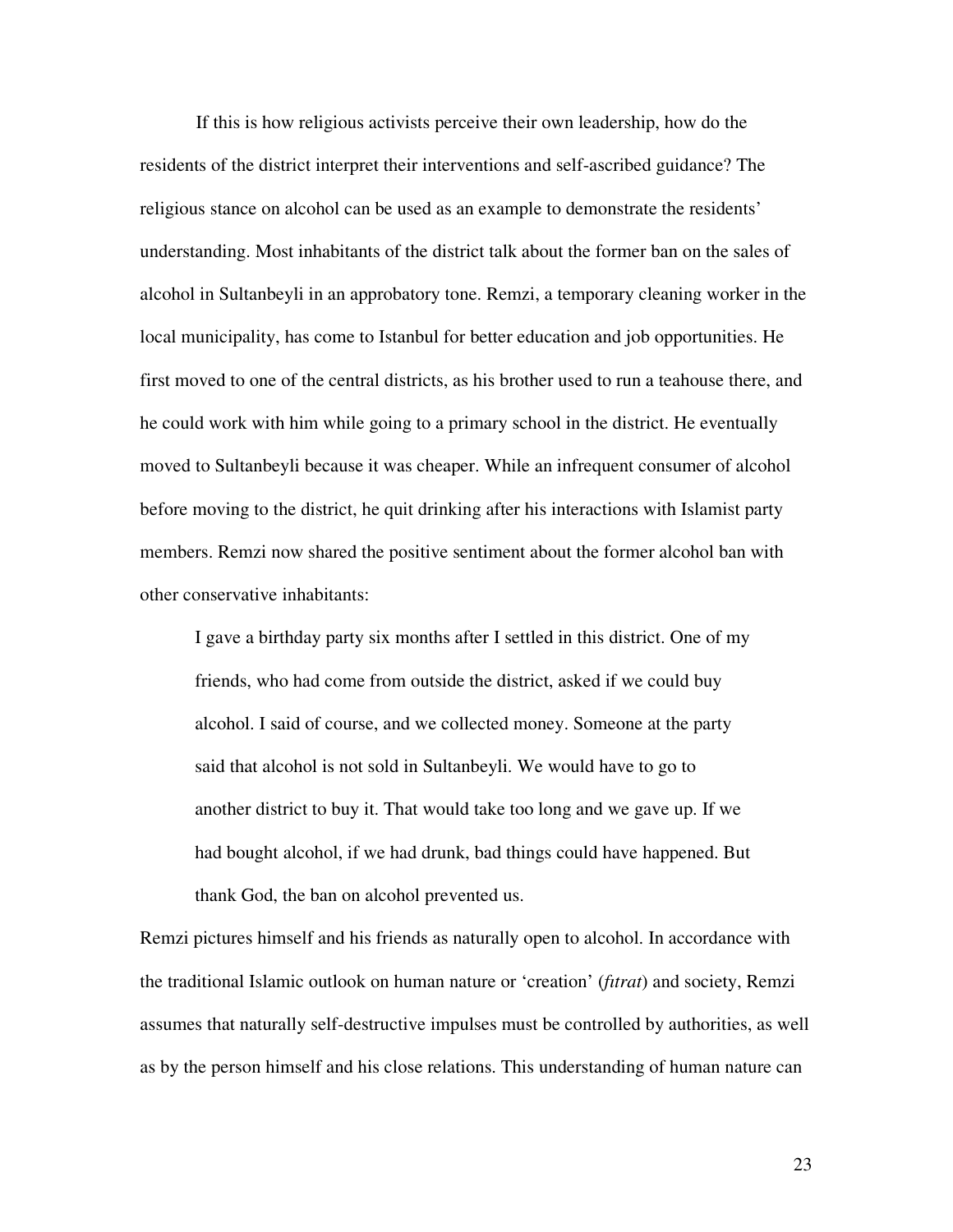be seen as one of the reasons why Ali Nabi Kocak, the former Islamist mayor who banned alcohol sales during his time in office, was so much revered in the district. The power of the Islamist party, therefore, came from the sense of control it conferred on immigrants. In a district dominated by the Islamists, the immigrants felt that they could live in a city without suffering the unwanted consequences of urban life. In the case of converts like Remzi, this perception of the Islamist leadership was projected to the respondent's past and provided to the researcher as a reason for ongoing support for the Islamist party.

 The second dimension of the Islamist call mentioned above (the populist reaction against the urban centre and the urban elite) can be observed in the party's recognition of the immigrant subject. Ahmet, a high functionary of the Islamist local municipality, distinguishes the practice of the (elected) municipal leaders from that of the (appointed) local governor by referring to this recognition:

The local governor should descend to the level of the people. If you treat them the same way you treat retired women from Beyoglu [a central district of Istanbul], you will not succeed. …The administrator should himself get involved with the people. If they go to the coffeehouse, he should go to the coffeehouse. If they go to the mosque, he should go to the mosque. If he has to visit their houses, and if they eat their meals on the floor, he should sit down and eat with them. There is no other way you can learn their lifestyle and social structure. You can call the people to your presence by using the gendarmerie, you can scare them, but you cannot discover their brain and lifestyle.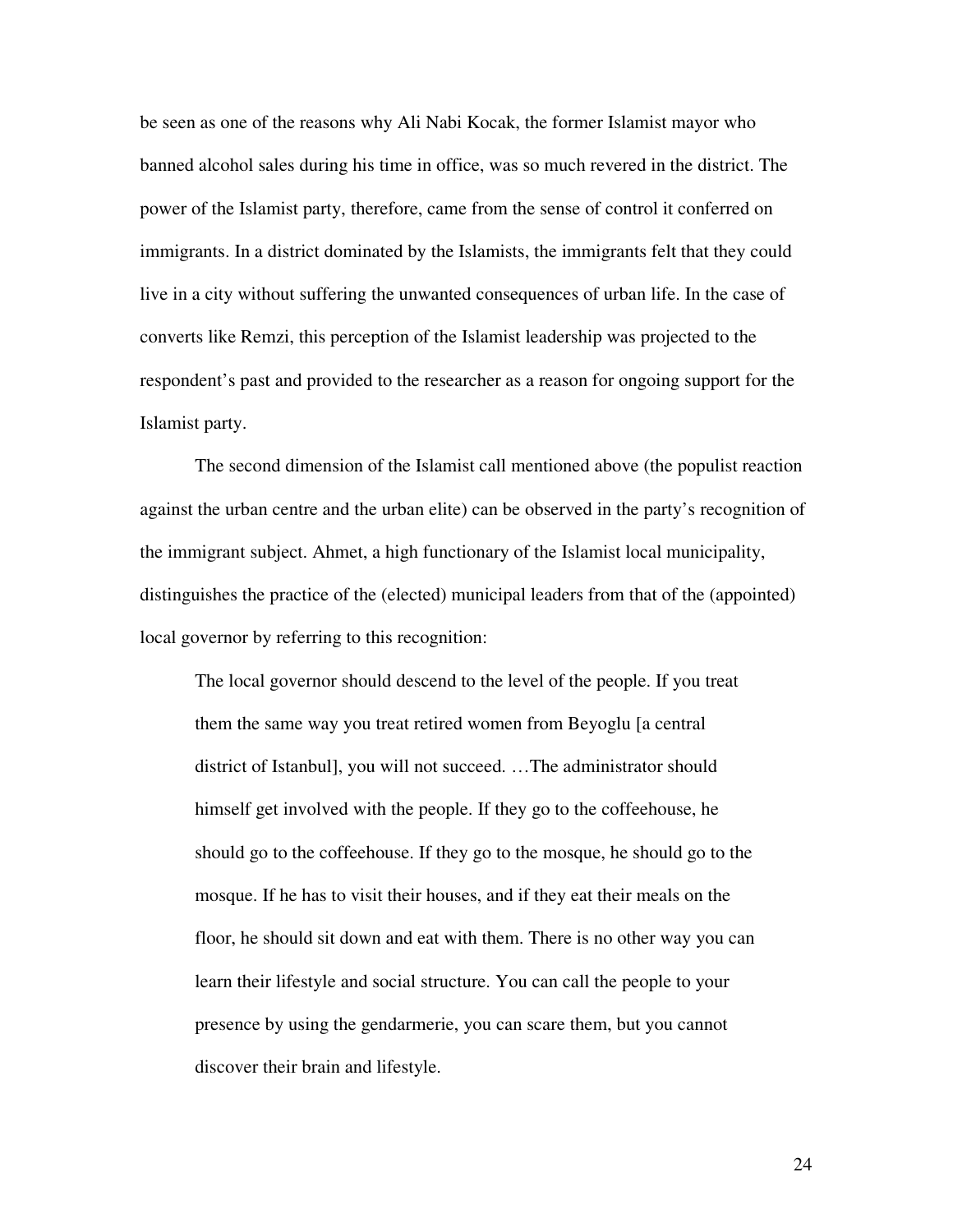Ahmet is drawing on popular resentment against the local government's coalition with a secularist organization that comes to the district and tries to mobilize, unsuccessfully, against religious activism.<sup>16</sup> According to the Islamists, the activists of these organizations share nothing with the people. Islamist legitimacy, in contrast, is closely related to shared everyday practices between top Islamist administrators and the poorest of immigrants (even as Islamists keep a distance and feel superior to the poor, as suggested by the word Ahmet uses, at least when speaking to the researcher, to depict the ideal relation between the politicians and the people – 'descend'). Secularist functionaries and activists (e.g. the local governor, secularist teachers, activists of secularist organizations, etc.) not only avoid these practices they associate with poor and/or newly urbanizing people (eating on the floor, going to the mosque, going to the coffeehouse, etc.), but they publicly attack them. Ahmet's approach to the relations between administrators and the people demonstrates how Islamists aim at entering the capillaries of society in the way theorists of hegemony describe. In sum, the Islamist party appeals to the people by being a guide in a complicated labyrinth and voicing their reaction to the urban elite.

#### **Immigrant Subjectivities**

 $\overline{a}$ 

This section will discuss certain dimensions of squatter agency which cannot be adequately theorized by remaining within the 'strain' framework provided by

<sup>&</sup>lt;sup>16</sup> This organization was Cagdas Yasami Destekleme Dernegi (The Association for the Support of Modern Life), the activists of which are predominantly upper middle-class women.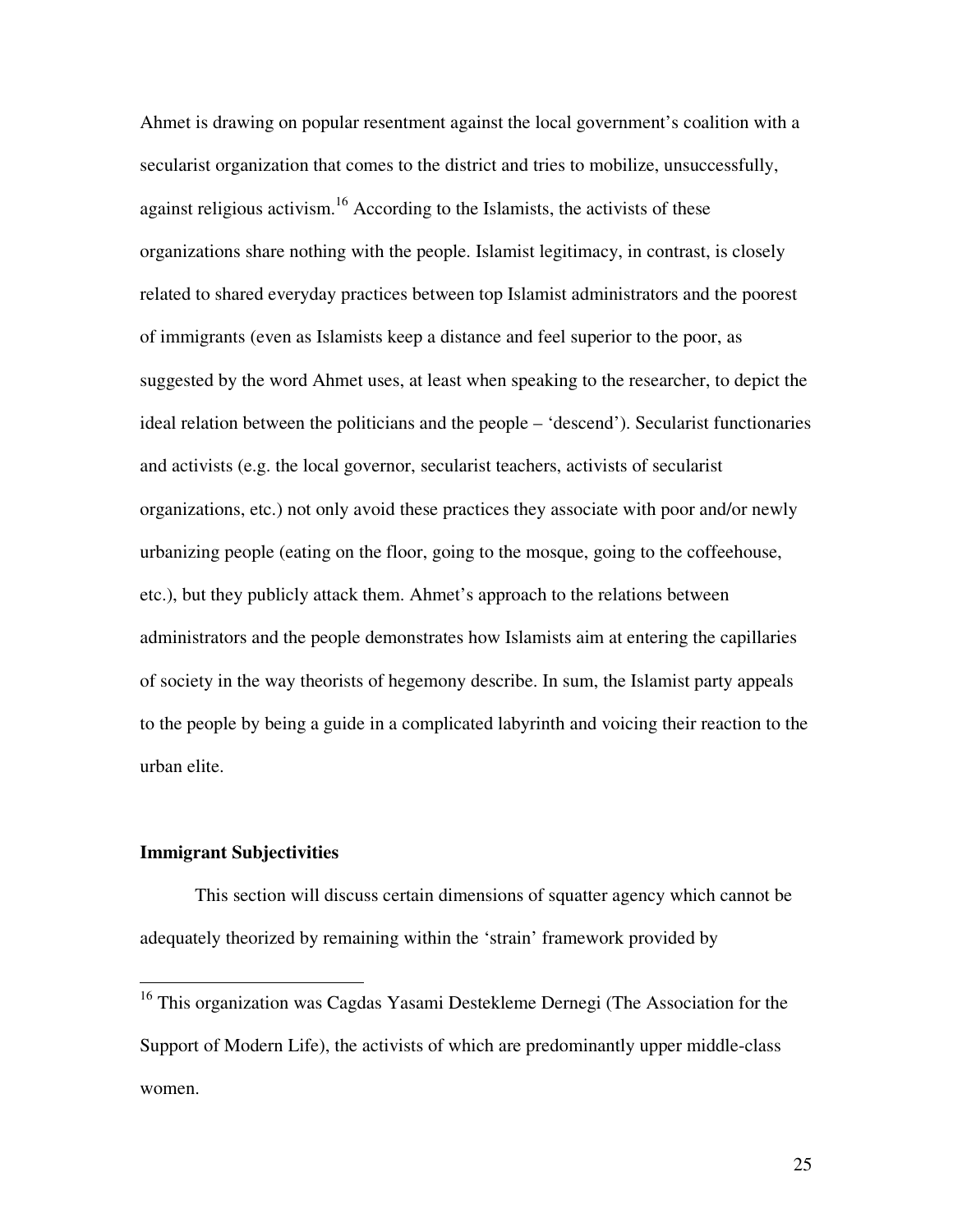modernization theory. Although Islamism is far from being just a channel for the expression of civil society, its strength does not lie in simply seducing isolated, passive and disoriented immigrants either. Its immigrant supporters are active in the making of the city. Below, I discuss how the urban poor construct space through imagined distinctions between the urban and the rural, as well as through the negotiation of gender segregation, both under the leadership of the Islamist party.

#### *The urban/rural distinction as an everyday strategy*

 In urban sociology and anthropology, the discussion about whether immigrants are rural or urban or a mixture of the two has a long history (Gans, 1962; Gutkind, 1974; Lloyd, 1979; Mangin, 1970). In what follows, I take the urban/rural distinction as an 'effect of discourse', rather than the expression of an innate reality. I use the phrase effect of discourse in the Foucaultian sense (Foucault, 1977; Mitchell, 1991): distinctions that have no empirical validity prior to their deployment in discourse systematically shape reality afterwards, though not necessarily in the way predicted in and desired by discourse. I argue that, not what the urban and the rural really are, but how they are used in everyday practice can help us understand immigrant experience.

Even though the academy is now moving away from the established outlook that takes rural-to-urban immigrants as essentially peasants (but see Erdentug and Burcak, 1998), for elite and subordinate city dwellers, as well as for the media, the informal city is still 'rural'. How can we account for the persistence of these categories in everyday practice? Why do squatters themselves fall back on the very category that is used for excluding them from the city? The answer, I argue, lies in how the categories 'urban' and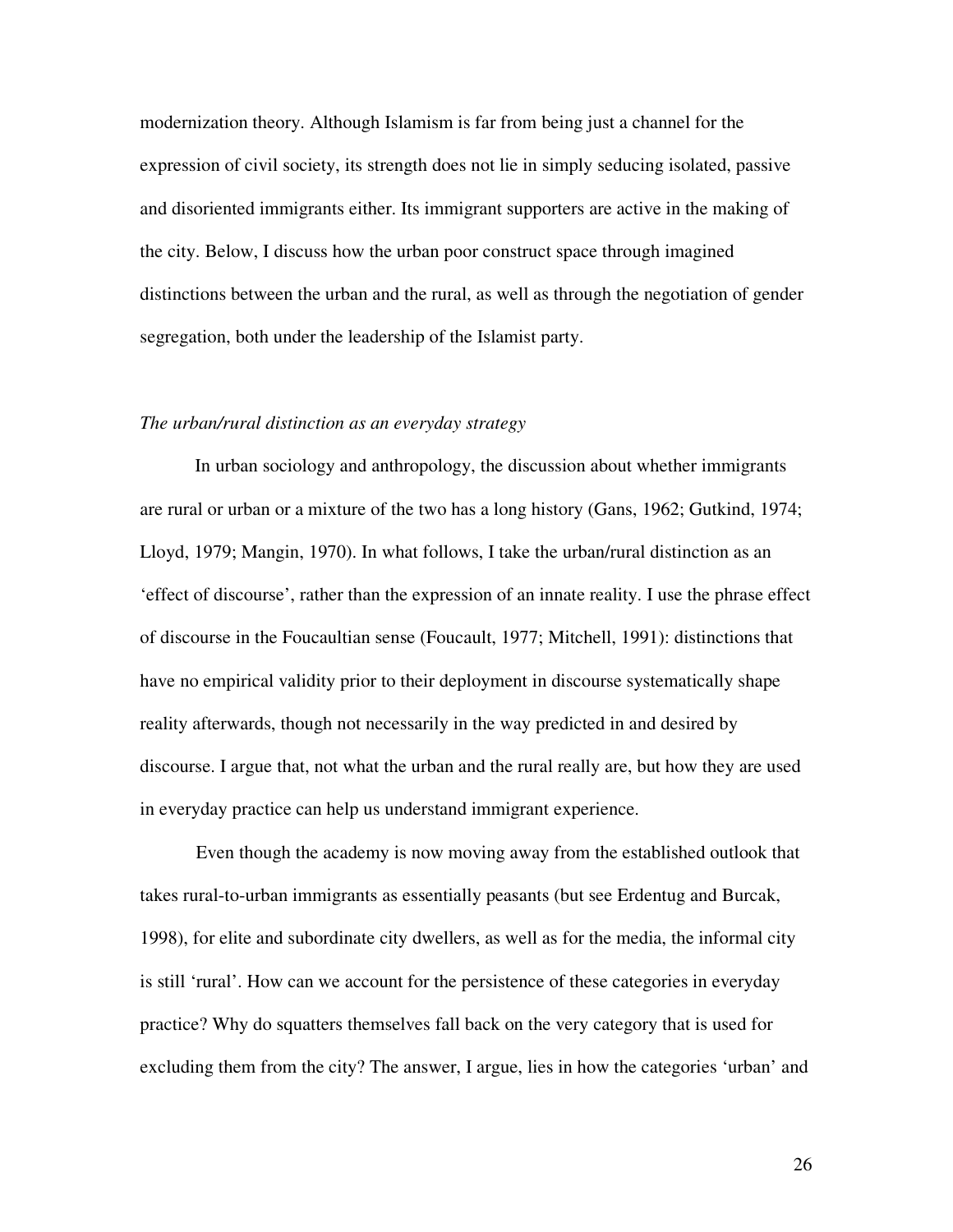'rural' are configured in the practice of squatters, and how this differs from their configuration in dominant discourse.

 Both the media and the squatters themselves say that immigrants have brought to the city their 'mores' and 'peasant mentalities'. However, some of the behaviours that are perceived as rural are in fact manoeuvres which can be frequently observed in urban settings in a variety of contexts. For example, living in tight and closed communities and religious mobilization – to which both the Turkish media *and* the squatters refer to as 'rural' – are urban as much as rural strategies. Scholars of Latin American urbanization and religion have demonstrated that these strategies can be quite conducive to neighbourhood improvement (Burdick, 1993; Roberts, 1995).

 The rural/urban distinction is still frequently resorted to, not necessarily because it is based on empirical reality, but because it lends itself to strategic use. The dominant sectors of Turkey take the city as a haven for freedom, individualism and civility. The (alleged) communalism, traditionalism and uncivil manners of immigrants, they hold, threaten the city. This dominant discourse invites the squatter to participate in urban life, but it expects him/her to leave behind 'rural' traits in order to mingle. The squatter answers by claiming his rural identity and participating in public life through his communal ties (e.g. going to political meetings with extended family). Being 'rural' is also a precept for not understanding the ways of the city and practicing one's own laws. Azim, a middle-aged Islamist construction worker, argues that their use of public land as private lodging (squatting), which as I have mentioned was encouraged by the Islamist party, is justified by their lack of knowledge concerning urban planning terms:

The people of this district do not know parcels and green areas. In our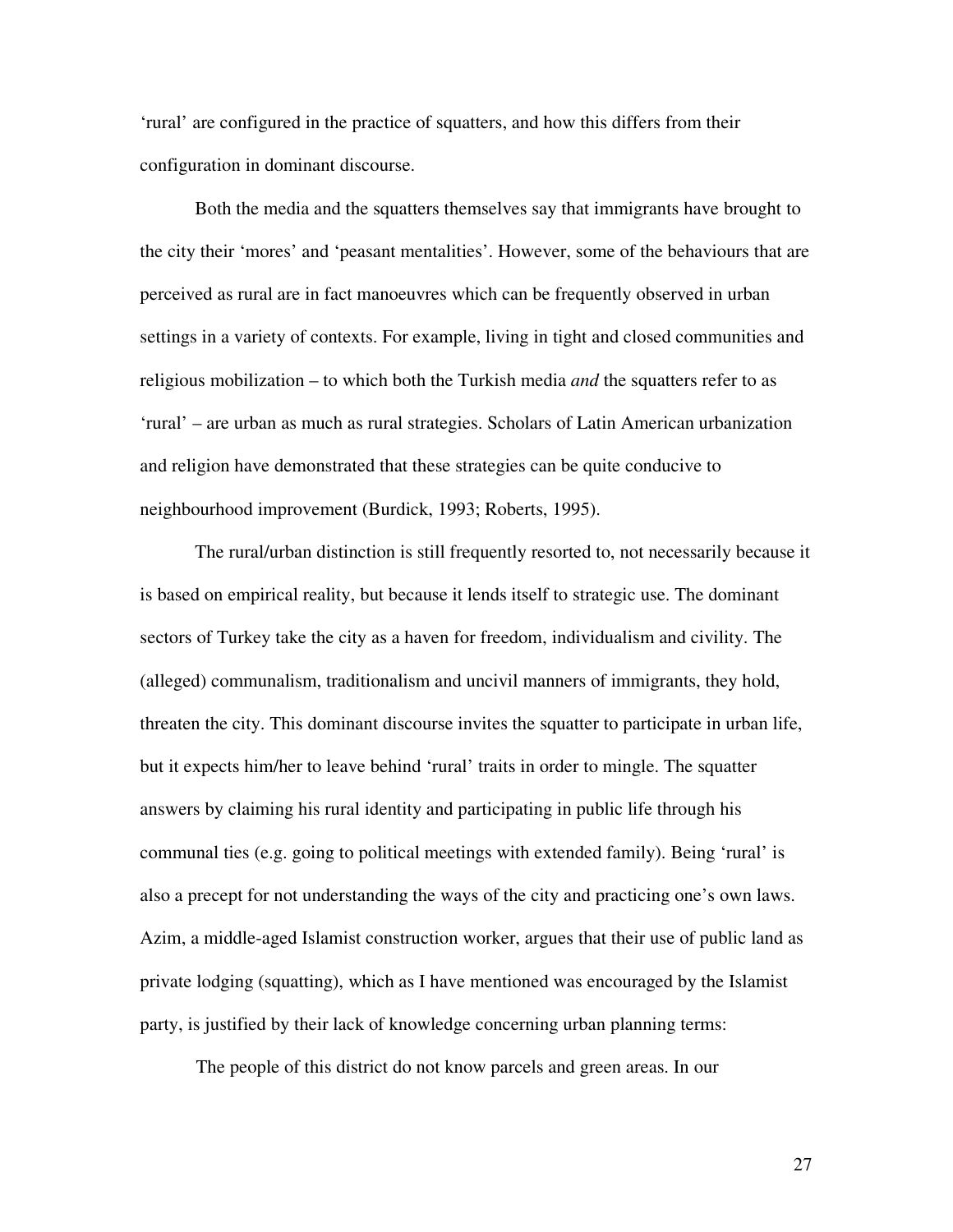village we call pasture [*mera*] what they call green areas. And what they call parcels is just arable fields for us.

### *Open vs. closed: the reproduction and transformation of gender segregation*

According to Gole (1996), the distinctiveness of Islamic culture lies in its emphasis on closed spaces that make women less visible and contactable, thereby preserving communal morality. Its inhabitants built Sultanbeyli by keeping this precept in mind. Those who could afford it built gardens surrounded by high walls which provided space for the socialization of women in a manner that would not be observable from the outside. A lot of poor immigrants, however, did not have the resources to finance such an architectural structure. The most conservative among them compensated for this disadvantage by building houses with windows that did not permit the visibility of the interior. Another architectural feature in some of these houses is the layout of the rooms, the doors of which are not immediately visible to each other. As a result of this layout, males who are not the members of its kin network can still visit a conservative family without necessarily encountering the female members of the household.

Various layers of female practice reproduce, negotiate, and challenge this spatial configuration. The women of families which have settled without their *hem*ş*ehri*  networks, or a wide network of relatives, generally do not leave their streets. Their house visits are restricted, the neighbours see them as outsiders, and they have nobody to walk the streets of the district with. This leaves them without much to do, since the city is seen as unpredictable and dangerous, which keeps them from going out by themselves.

Women with wide networks of relatives, on the other hand, frequently go on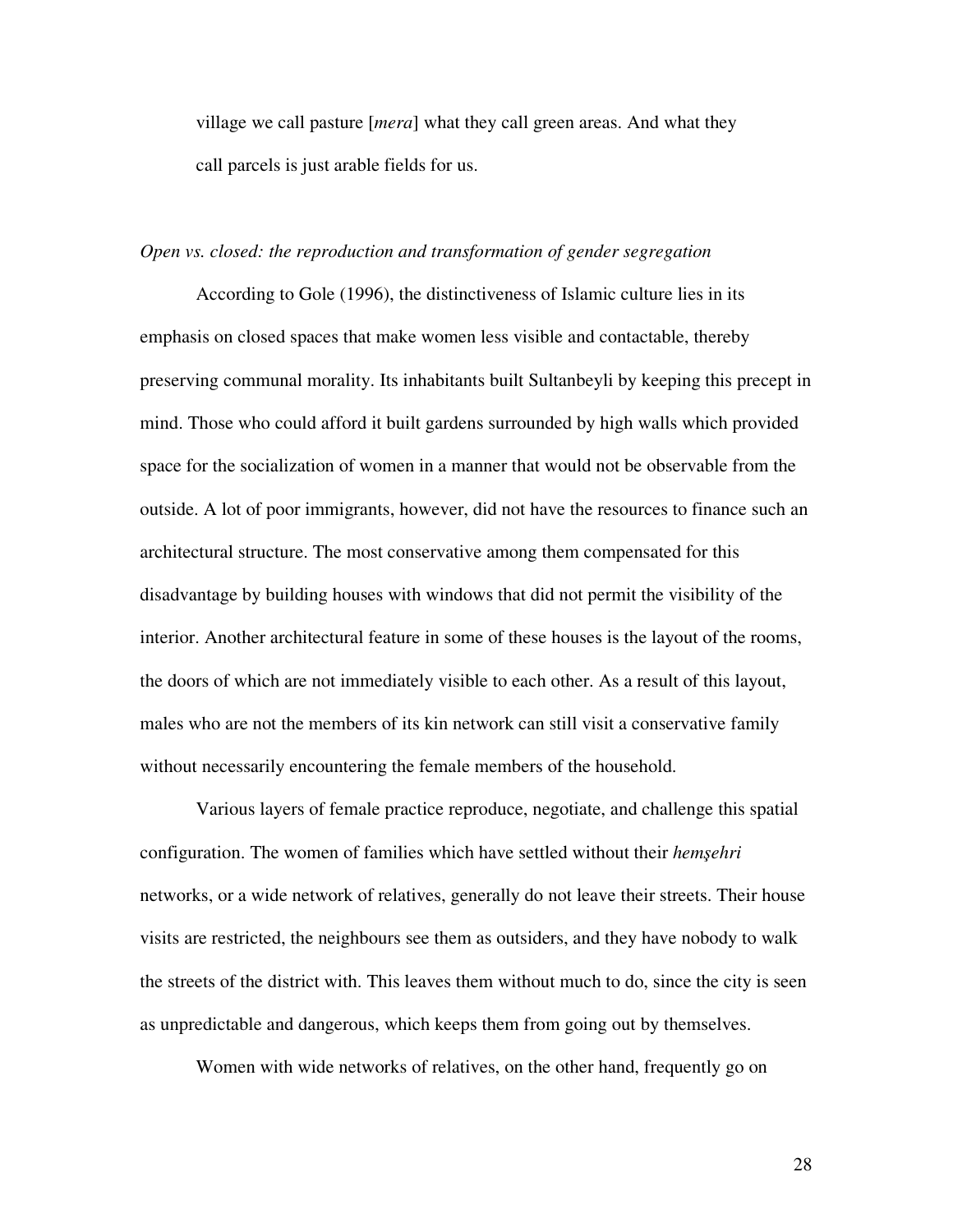house visits. They know by heart the streets of the neighbourhood thanks to their relatives and *hem*ş*ehri*s who are spread across the district. They go in packs of neighbours to the bazaars of their own neighbourhood and other neighbourhoods, not only for buying food, but also for seeing relatives and *hem*ş*ehri*s in other neighbourhoods. Short house visits of relatives and *hem*ş*ehri*s follow bazaar incursions in other neighbourhoods.

These networks have their own drawbacks, however, since mechanisms of control over women might also get more intense to the degree that the community itself is wide. Women with wide networks always have to take into account the opinions of their neighbours; they have to keep their houses tidy and clean, since they are always in interaction with others: anyone can visit them at any moment of the day. There is very little of what might be called personal space in their homes, since most of the space there is in community use.

Women living in small community networks, such as an apartment building of three stories of agnates as in Halime's case, feel the pressures of networks, without enjoying the benefits of community life: they are imprisoned in their buildings or streets, and are also under tight control. Halime's husband, who owns a small workshop, has married a young woman without divorcing Halime<sup>17</sup> and settled in another district, leaving her with his brothers and their families in two adjacent apartment buildings. Her female as well as male kin who live on her street restrict Halime's contacts with outsiders. Halime expressed her restrictions poignantly as she told me the reason why she encourages her son (then in eighth grade) to pursue his studies:

 $\overline{a}$ 

 $17$  Polygamy, though prohibited by secular law, is still practiced in both urban and rural areas of Turkey (Yilmaz 2003).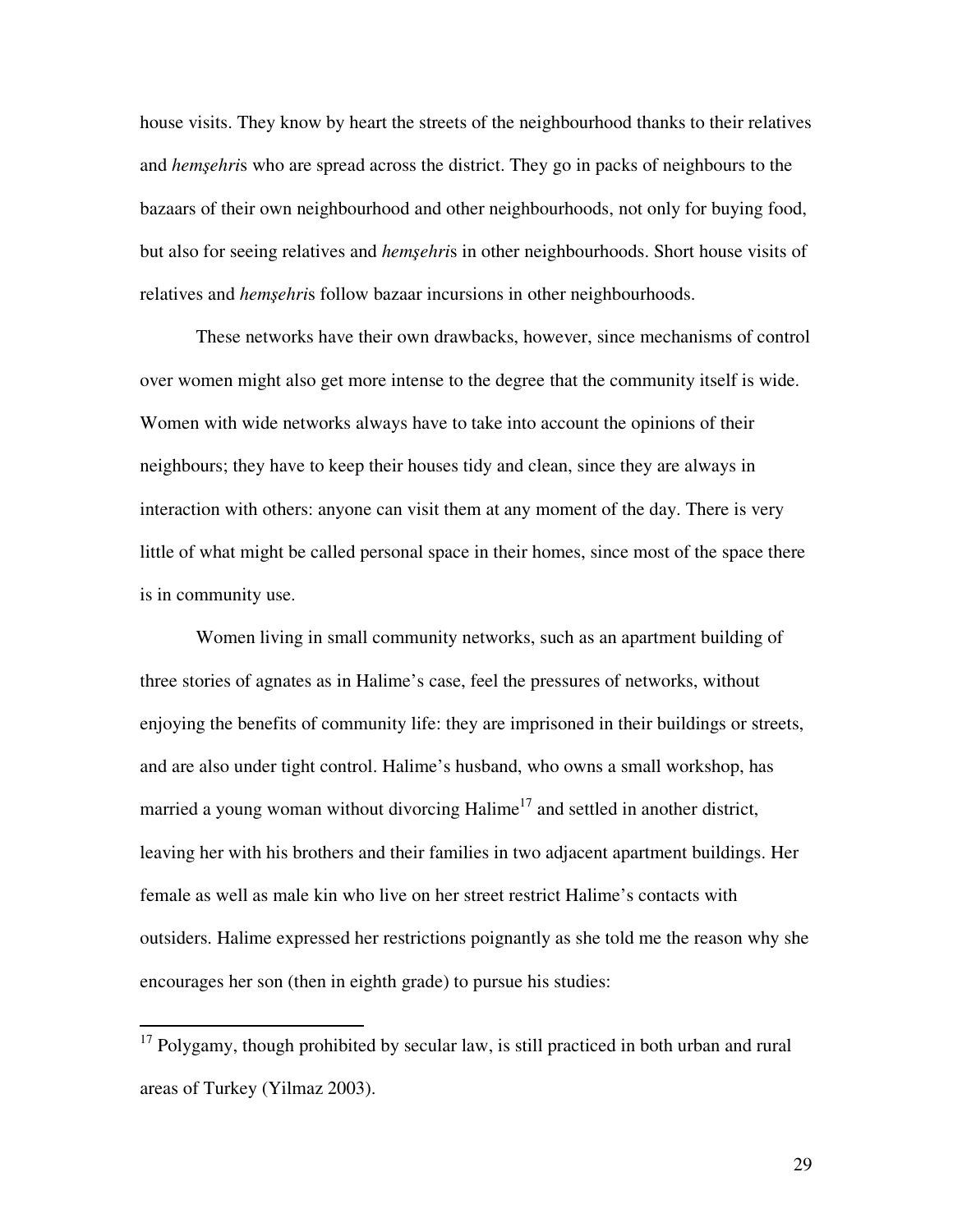In the village I wandered around more. Since I came here, I haven't done that. As I haven't gone to school I can't wander around in the city. I only know two streets beyond this one. I want him to be educated so that he can wander around.

As there is consistent emphasis in Turkish public discourse on the civilizing and liberating influence of education, immigrants sometimes blame themselves and their ignorance for their lack of freedom. Patriarchy, however, is not a legitimate target in conservative neighbourhoods, which prevents Halime from criticizing the restrictions imposed by her kin network.

For women from conservative families, one strategy of expanding one's space within these restrictions is pushing religious reasoning to its logical conclusions and arguing that everybody, irrespective of gender, should work for God's glory.<sup>18</sup> When this strategy is used, the political participation of women is specifically enabled through the architectural arrangement of the district. Under the current regime of segregation, their participation in political and public life is not perceived as a threat to morality or as an invitation to sexual permissiveness. Fatma, a young activist of the Islamist party, told me that she enjoyed the district very much because she could go everywhere without being noticed too much by men.<sup>19</sup> She added:

 $\overline{a}$ 

 $18$  For the mixed blessings of this strategy, see Arat (2005) and Mahmood (2005).

<sup>&</sup>lt;sup>19</sup> As studies on the gendered dimension of Islamism have mostly focused on the issue of women's dress and conduct (Etoz, 2003; Gocek, 1999; Ozdalga, 1997; Taraki, 1995) this architectural and urban dimension of Islamization has been only rarely noticed (Saktanber, 2002; Secor, 2002).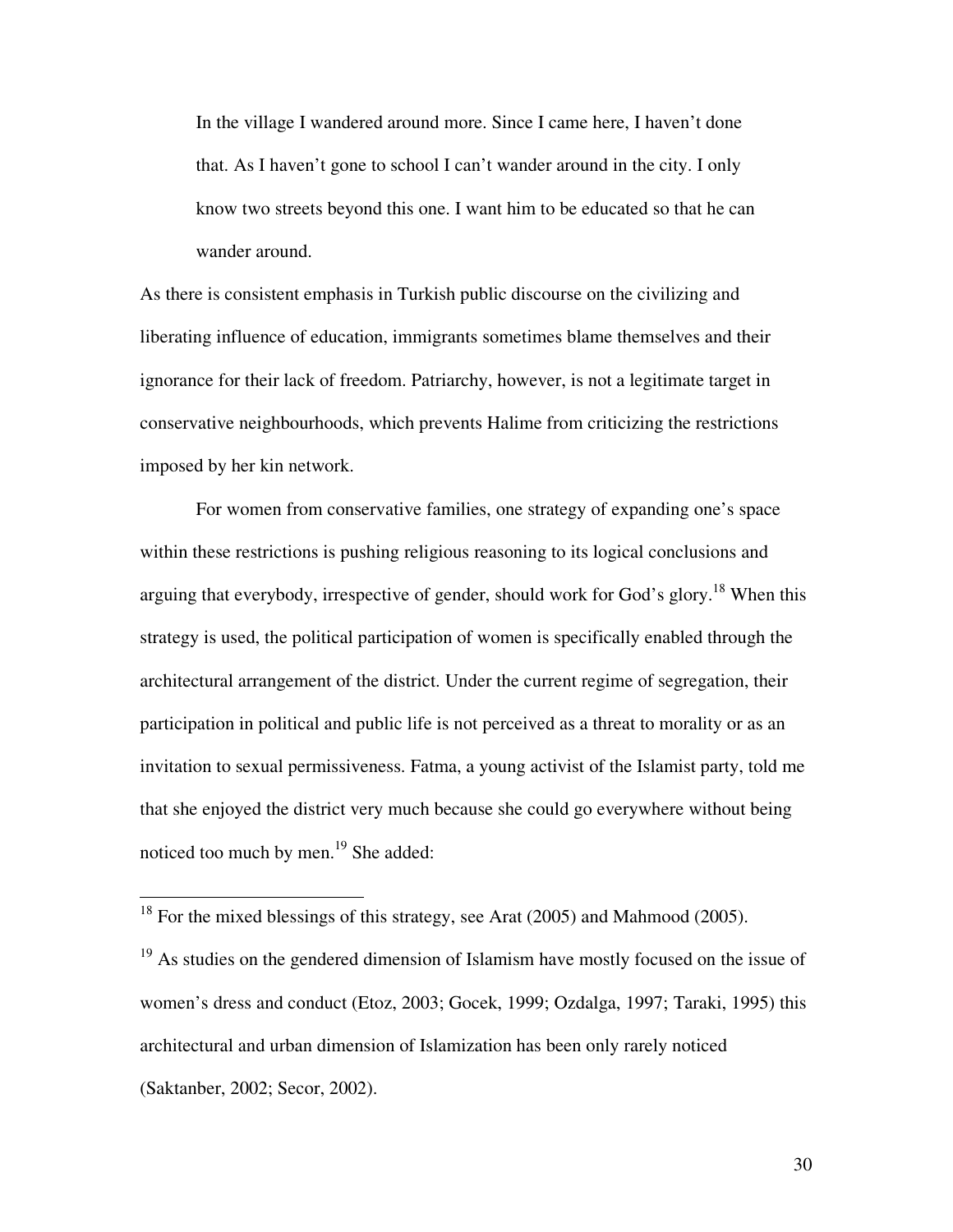We would be suffocated in districts like Kadıkoy [a central district of Istanbul]. We would be imprisoned within four walls. Here we can breathe. Thanks to *sohbet*s and [Islamist] party activities, we can always go out. I have visited so many homes because of these activities.

Fatma also said that she started going out more after she became politically involved. Religious activism confers on women the right to get out, associate with others (even with those outside family and *hem*ş*ehri* networks) and organize. Hence, it was not simply the bottom-up agency of poor actors that expanded the boundaries of conservative life, but their thorough politicization and their engagement in party politics.

As leftist and secularist options were either disorganized or appeared elitist, the most feasible option out of restrictive local communities for many women was Islamic mobilization. However, the Islamist party did not have an agenda of abolishing all barriers to the participation of women. Moreover, the female activists I spoke to did not have any demands about increasing the role of women in the administration of the Islamist party or the local municipality. Gramscian analysis emphasizes that such active consent of subordinate sectors for hegemonic institutions, and mobilization built around this consent, both perpetuate inegalitarian structures *and* secure concessions for the disadvantaged within the boundaries of those structures.

## **Conclusion**

Modernization theory claims that Islam has a special appeal to new immigrants to the city. These immigrants are confused and disoriented, and therefore grab on to the identity offered by Islamists to give meaning to their lives. New theories of civil society,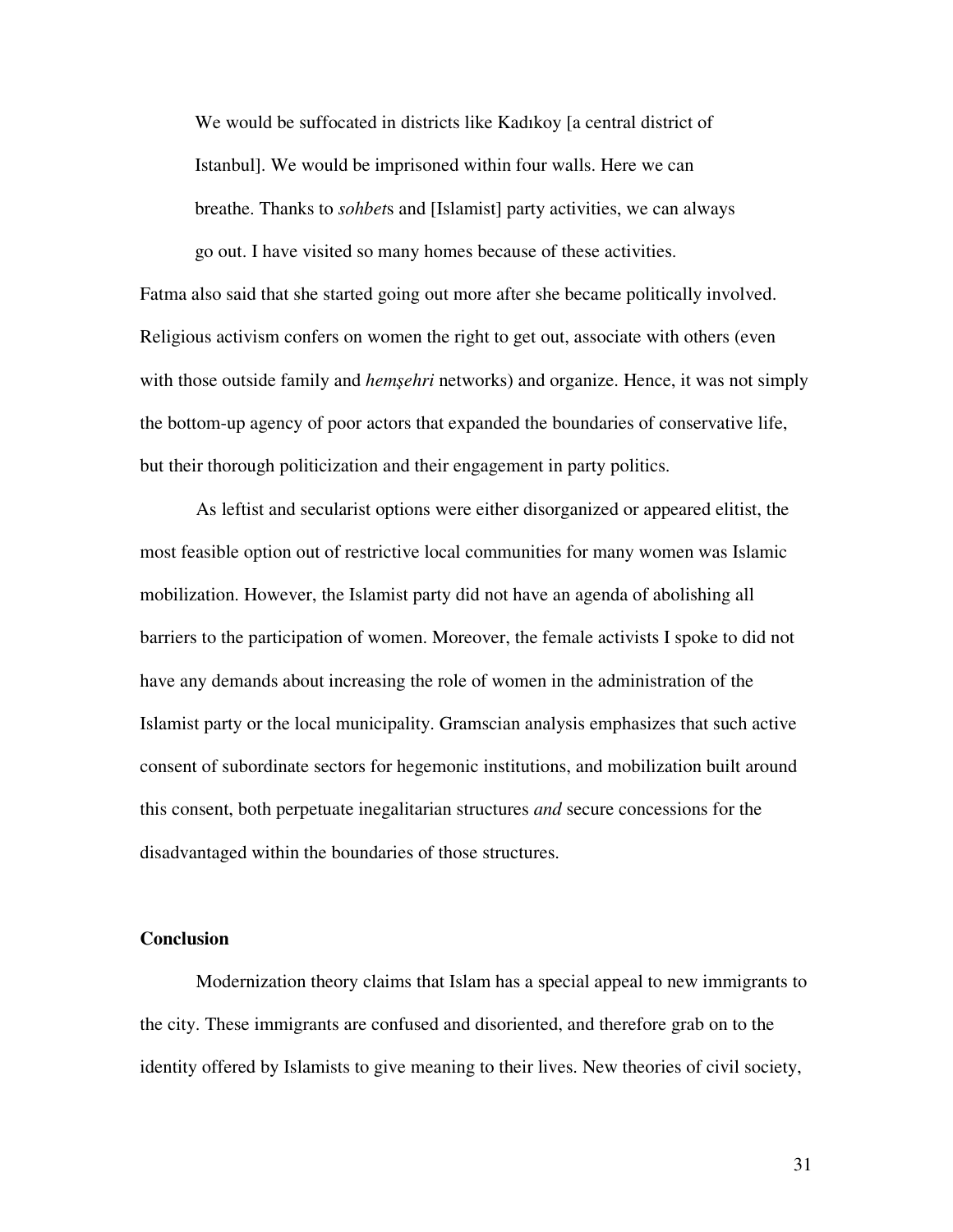on the other hand, see Islamism as a symbolic vehicle that carries urban communities' opposition to the authoritarian state. In this perspective, Islamism has no shaping power; it only lets civil society express its dissatisfaction with the state and acts as an idiom of self-organization. I have argued that there are active and creative urban communities (as in civil society accounts) but that Islamism also gives marginal settlements and rural-tourban immigrants a new sense of identity (as in modernization theory). The analysis of Islamism as a hegemonic project can theorize these two dimensions of urban politics conjointly. According to the perspective developed in this article, the function of the Islamist Party is to cultivate, explore and shape the new popular imagination, but it does not work with nothing: it builds itself on the identities and self-organizing capacity of the immigrants, as much as it shapes these.

Immigrant poor subjectivities are mainly built on developing creative responses to the urban-rural distinction, as well as on reconfigurations of gender segregation. Communal belonging (as defined through place of origin) also constitutes a vital node in the production and reproduction of immigrant subjectivities. Yet, poor communities do not operate in a vacuum, but work in conjunction with a political movement that guides them in the new urban spatial structure. Islamism develops and transforms the ways in which poor immigrants interpret, gain control over, and find their place in urban space. Also, some outcomes of urban poor spatial practices – such as the transmutation of the meaning of belonging to certain provincial towns and the meaning of Istanbul itself – do not come about spontaneously but are facilitated by religious politics.

 Through articulation to Islamist politics, the subjectivity and communities which rural-to-urban immigrants develop gain meanings well beyond self-organization. Islamist